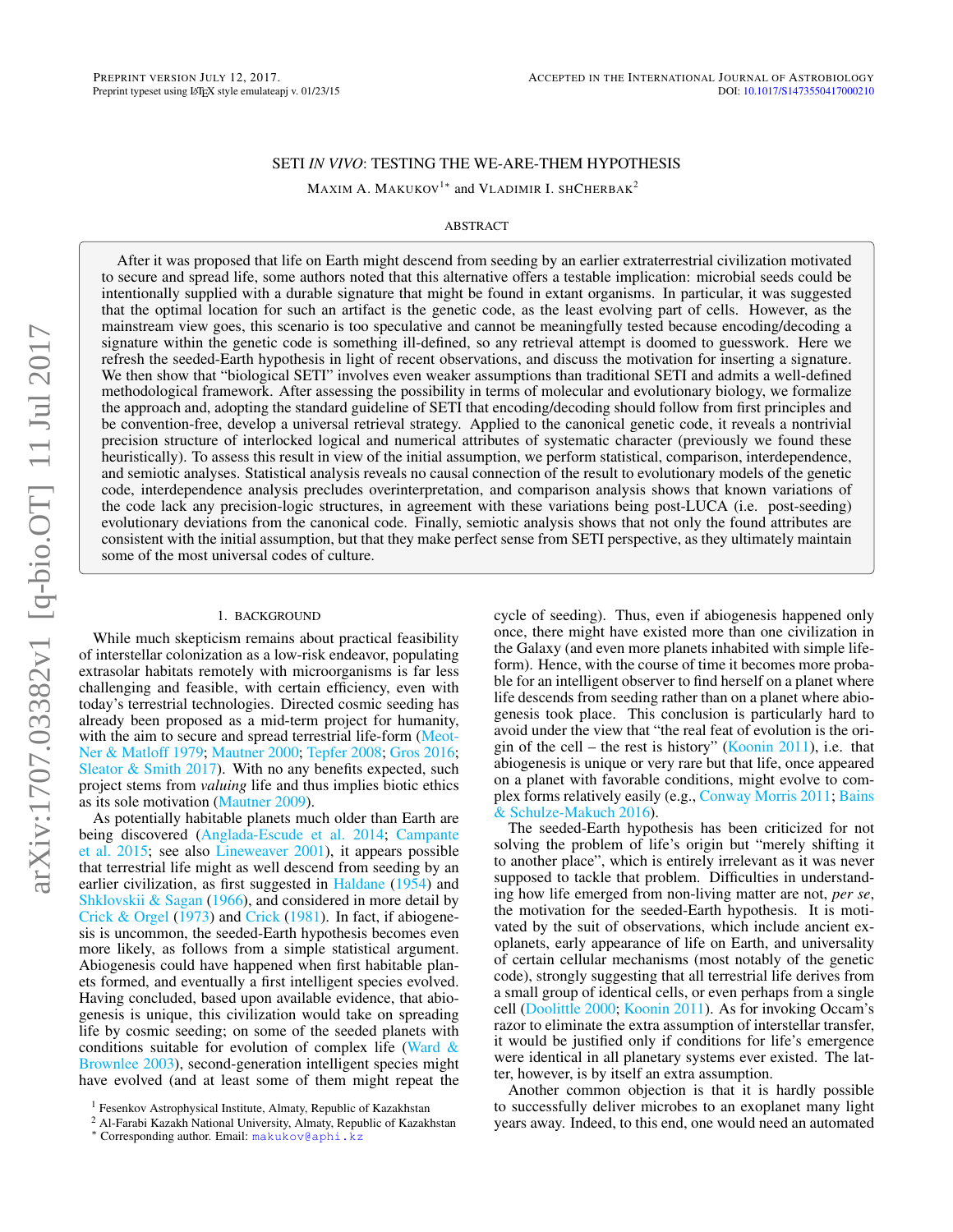navigation technology with decision-making capabilities next to artificial intelligence [\(Gros](#page-16-0) [2016\)](#page-16-0). However, things might be much more prosaic if seeding is targeted not at individual exoplanets, but at star-forming regions that collapse to produce star clusters with hundreds and even thousands of stars (and their planetary systems). The clusters are disrupted, for a number of reasons, typically within just a few million years [\(de Grijs](#page-16-11) [2010\)](#page-16-11), and stars with their planets are then dispersed in the galactic disc. Apart from that no artificial intelligence is needed to seed a huge collapsing molecular clump, this option provides two extra bonuses. First, efficiency of seeding might be enhanced, as among thousands planets to be formed at least some might turn out to be suitable for the seeds to adapt and trigger biological evolution. Second, interference with indigenous life in this case is practically excluded. The downside is that the seeds have to additionally survive through the process of planetary formation, but this might be compensated with the swarm strategy [\(Mautner](#page-17-7) [1997\)](#page-17-7): it is not difficult to produce billions and billions of microbial seeds, and send them using a number of inexpensive probes (e.g., propelled by solar sails) headed into the same star-forming region.

As now established, most stars are formed in a clustered mode [\(de Grijs](#page-16-11) [2010\)](#page-16-11), and our Solar System is also believed to have formed in an open cluster [\(Pfalzner](#page-17-8) [2013;](#page-17-8) [Kouwen](#page-16-12)[hoven et al.](#page-16-12) [2016\)](#page-16-12). Thus, if terrestrial life derives from seeding, probably it goes back to seeding the original protocluster clump. If so, evidence that life inhabited Earth already at final stages of its formation [\(Bell et al.](#page-16-13) [2015\)](#page-16-13) is expected rather than surprising – in this case microbes are present around in cryptobiotic state when planets are being born, and, once within appropriate settings such as hydrothermal vents [\(Weiss](#page-17-9) [et al.](#page-17-9) [2016\)](#page-17-9), they resume metabolic activity and proliferate. Besides, with precision astrometry of the Gaia mission, there are attempts to identify the lost siblings of the Sun, i.e. the stars originated in the Sun's birth cluster [\(Martínez-Barbosa](#page-17-10) [et al.](#page-17-10) [2016\)](#page-17-10), and the chances are these might host planets with our cosmic cousins, even if only in microbial form.

Would, however, an intelligent species decide to embark on cosmic seeding if natural panspermia can do that for free? Panspermia may indeed efficiently work within planetary systems, especially at early stages of their formation [\(Mileikowsky et al.](#page-17-11) [2000\)](#page-17-11), and perhaps between planetary systems which are still within a star cluster [\(Valtonen et al.](#page-17-12) [2009\)](#page-17-12). However, natural transfer of viable microbes between planets orbiting different field stars has been shown to be extremely unlikely [\(Melosh](#page-17-13) [2003;](#page-17-13) [Valtonen et al.](#page-17-12) [2009\)](#page-17-12). At any rate, directed seeding is an automated rather than haphazard process, with the seeds maximally protected, so all things being equal, the efficacy of seeding is higher compared to panspermia.

Thus, observationally there is nothing implausible about the seeded-Earth hypothesis; in fact, compared with many topics discussed in the context of extraterrestrial intelligence, such as interstellar colonization, Galactic Club, postbiological evolution, etc., the seeding hypothesis appears rather unimaginative. Being skeptical about the scenarios above, it provides a realistic and yet perhaps the most fascinating resolution to Fermi's paradox, answering the question "where are they?" with "they are here – we are all them" [\(Webb](#page-17-14)  $2015$ ).

## Box 1. Aliens become kins

The seeded-Earth hypothesis proposed by [Crick & Orgel](#page-16-5) [\(1973\)](#page-16-5) appears to have a peculiar psychological effect. On the part of the academic community, it is manifested in that some authors regard this hypothesis as a tongue-in-cheek by its very intent (despite there is effectively nothing precluding this possibility from being the case). On the part of the general public, some people find it psychologically unappealing that the origin of life on Earth might have something to do with "aliens", especially when faced with the distorted form positing that life on Earth was "created by aliens". Leaving aside the question of whether prior credence of hypotheses should be affected by personal psychological attitudes, we remark that the seeded-Earth hypothesis should be no more discomforting than sharing common ancestry with all organisms here on Earth. It is not implied at all that terrestrial life was created from scratch for the purpose of seeding; in fact, the very point of ethically motivated seeding is to secure *existing native* life-form. In this regard, the very word "aliens" is something of a misnomer in this case, as the senders and the seeds' descendants share the same cellular ancestry.

#### 2. A TESTABLE IMPLICATION

<span id="page-1-1"></span>As the motivation behind seeding is ethical (valuing life), it is appropriate to consider other potential issues related to ethics. One is that seeding may interfere with indigenous life, but, as mentioned earlier, it is effectively avoided with targeting star-forming regions. There is another ethical issue. Delivering microbial seeds to other habitats, the senders hope (at least implicitly) that some of them might ultimately lead to evolution of an intelligent species. But if that happens – would it be "good" of the senders to leave those intelligent species without any clue about their descendant origin?

We make no illusion that this question is not debatable, and that the implication we have in mind is of absolute character; rather, it is a conditional prediction, with the condition that the senders were motivated to pass information to potential intelligent descendants by sending an intended artifact with the seeds. But we emphasize that this issue is in no way different from the one discussed in SETI/METI community: the motivation behind sending an artifact with the seeds is the same as behind any other interstellar messaging (by radio or with matter-packet artifacts). In most cases (e.g., Voyager Records) two-way communication, and hence gain of knowledge or other benefits, are hardly expected; the prime aim of the senders in these cases is to announce their own existence and thereby provide knowledge to other potential recipients. Thus, the motivation here is, again, ethical in its nature (for discussion of ethics and motivations in the context of SETI see, e.g., [Lemarchand & Lomberg](#page-16-14) [2009;](#page-16-14) [Vakoch](#page-17-15) [2011,](#page-17-15) [2014\)](#page-17-16). In case of seeding, then, messaging does not introduce much of an extra assumption, because the working hypothesis here already implies ethical motivation behind the seeding itself. In fact, there is a stronger ethical background to messaging at seeding than to usual active SETI: it is on the responsibility of the senders to decide whether or not intelligent observers which might evolve from the seeds will be aware of their descendant origin.

Assuming that the senders decide to pass at least minimal information to potential intelligent descendants, the questions is then how would they do that. An obvious option of an artifact attached to the probes that will carry the seeds is of no

<span id="page-1-0"></span><sup>&</sup>lt;sup>1</sup> Note that natural panspermia within planetary systems and within star clusters might be of help in directed seeding targeted at star-forming regions, as it subsequently provides additional mixing of material.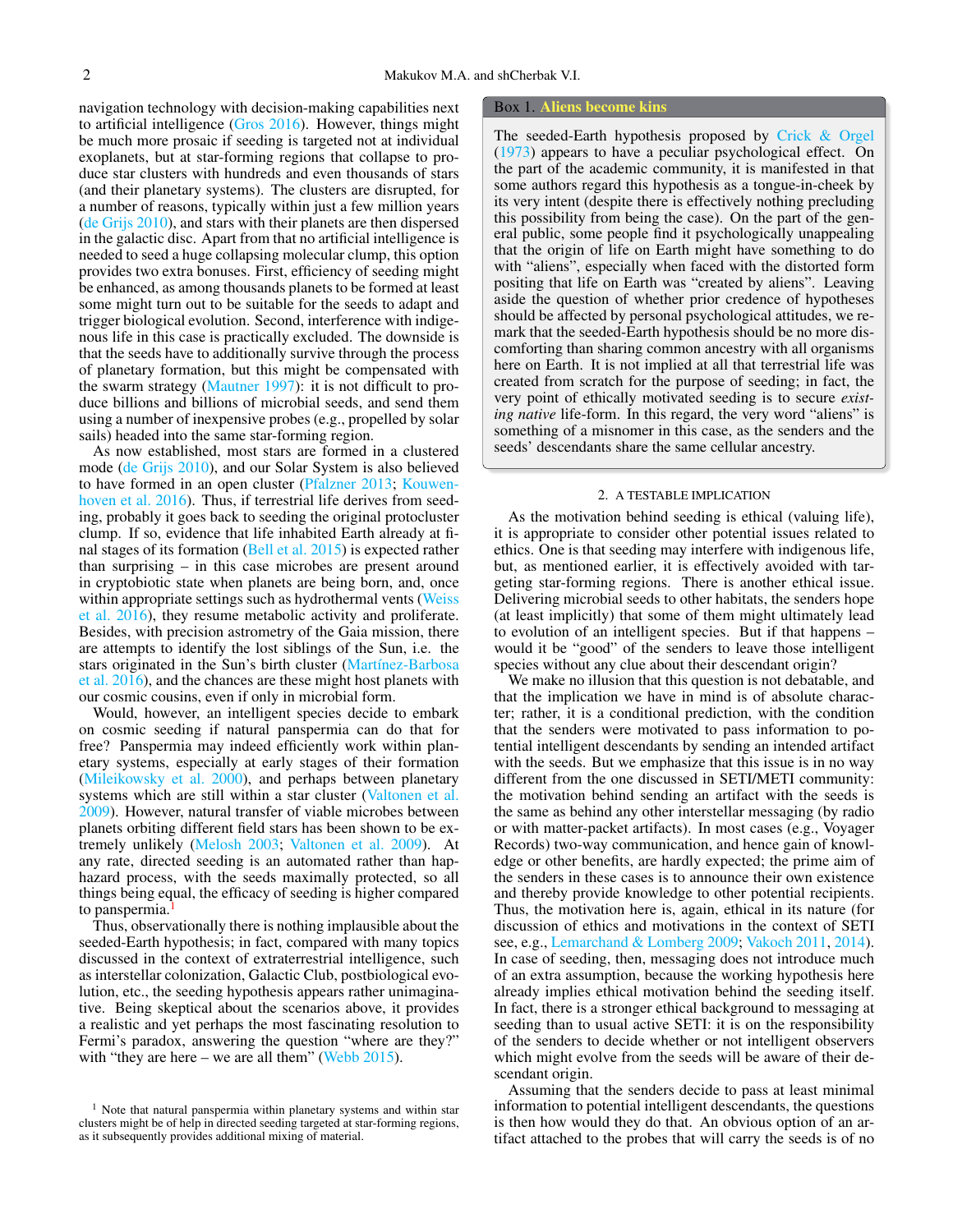use – any passive material will disintegrate long before intelligent species might evolve. But even if it stays preserved, there is practically no chance it will be subsequently found after billions of years of evolution. In this situation the only available "time capsules" for an artifact are the seeds themselves – after all, life is a process, not a substance, and this process is stable and multiplying. An artifact or a "signature" designed to be inherited from the seeds and to endure through evolution is guaranteed to be delivered to intended recipients, as they will carry it with them all along. Besides, it is guaranteed to be delivered at the right moment in their cultural evolution, when they reach the point of scientific inquiry and technological level needed to look into cells. We will refer to this implication of the seeding hypothesis as biological SETI, or bioSETI for short. The question then comes to whether it is possible to embed an artifact into the seeds that will stay preserved while cells multiply and evolve.

### Box 2. bioSETI vs. Intelligent Design

According to a common misconception, bioSETI is a form of Intelligent Design (ID) because both look for intelligent signatures in living cells; ID opponents and proponents alike succumb to this confusion. In fact, however, bioSETI is diametrically opposite in its premises – whereas ID ultimately seeks to argue *against* natural evolution, bioSETI attempts to answer how, *given* natural evolution, a durable signature might be encoded into evolving cells (correspondingly, methods also differ – similar to traditional SETI, bioSETI employs semiotic approaches, not ID-arguments like irreducible complexity). Hence, a positive result in bioSETI might count as a failure rather than success for ID, as it would imply validity of the premise which ID claims to be false.

# Box 3. Signatures differ

Conceivably, a civilization might pursue cosmic seeding for reasons other than securing and spreading life – e.g., for terraforming a planet for future colonization or performing a grand experiment. In these cases the senders also might be motivated to implant a signature into the seeds for technical reasons (e.g., for subsequent contamination control). However, there is no requirement here to make the signature universally intelligible – e.g., just a few arbitrary reassignments in the genetic code will suffice to discriminate cell lineages later on. In contrast, in ethically motivated seeding the signature is intended for recipients that might evolve from the seeds, so it must be discoverable and bare recognizable hallmarks of artificiality (we discuss what this might mean in Sec. [10.4\)](#page-11-0). Thus, by definition bioSETI makes sense only under ethically motivated seeding; detecting "technical" signatures in other types of seeding is hardly possible without comparing with original pre-seeding cells.

Also note that presence of a signature (if there is any) within cells still does not imply that terrestrial life was "created" by the senders. Admittedly, inserting a signature into a cell implies this cell being genetically engineered to certain extent; still, there is a huge complexity gap between, e.g., rewriting the genome of an existing cell (leaving practically all of molecular machinery unchanged) and creating an entirely new life-form *ex novo*.

## Box 4. Too speculative? No more than good old SETI

A typical response to bioSETI is that "it is too speculative". We remind that speculation, by definition, is pure reasoning detached from the possibility of being empirically addressed. The very point of the present paper, however, is that it exactly purports to approach the subject empirically. But even if compared at *a priori* stage, bioSETI appears to involve, in fact, even weaker assumptions than traditional SETI. For that, compare basic coarse-grained assumptions behind both. The basic assumptions of traditional SETI are: (1) primitive life had emerged independently on at least one other planet, (2) a civilization had evolved from that simple life, (3) that civilization is/was willing to announce its existence to potential recipients through artifacts (including electromagnetic signals). The basic assumptions of bioSETI are: (1) terrestrial life descends from seeding by an earlier civilization, (2) this civilization had evolved from a primitive life-form, (3) this civilization was willing to announce its existence to potential recipients through artifacts (including a signature in the seeds). Some readers might reckon that the list for bioSETI should be longer and include the assumption that abiogenesis had occurred on another planet previously, but this would be erroneous. That abiogenesis had occurred *once* is not an assumption, but a fact (we know it because we exist). That it occurred on another planet is directly implied in the first assumption for bioSETI (which makes no sense if terrestrial life emerged on Earth). Thus, the number of basic assumptions is the same in bioSETI and traditional SETI, and assumptions (2) and (3) are equivalent in both cases. However, the assumption (1) of traditional SETI, that abiogenesis had occurred multiple times, is far from being weak. Meanwhile, bioSETI does not rely on it at all (as it goes with a single occurrence of abiogenesis) and replaces it with a weaker assumption of the seeded Earth (the potential of an already existing civilization to perform cosmic seeding is, at very least, not lower than the potential of life to emerge from scratch yet another time).

#### 3. LOCATION OF A POTENTIAL SIGNATURE IN THE CELL

An artifact embedded into the seeds has no foresight to know which lineage, if any, will lead to intelligent species, so it should be inherited from the seeds by all lineages all the way up the (local) tree of life. This already provides two criteria to narrow down the search. First, it implies that ultimately the artifact must be encoded in genomes (directly or not), since there are no epigenetic mechanisms of information transmission as global and as reliable as genetic inheritance. Second, since inherited from a single origin, the artifact should be of universal character for all organisms, at least if expected to be intact. Genomic sequence itself is the most straightforward option for embedding a message at seeding; in fact, this possibility was realized immediately after [Crick](#page-16-5) [& Orgel](#page-16-5) [\(1973\)](#page-16-5) proposed the seeded-Earth hypothesis (see, e.g., in [Hoch & Losick](#page-16-15) [1997\)](#page-16-15), and was considered afterwards within the context of SETI [\(Marx](#page-17-17) [1979;](#page-17-17) [Yokoo & Oshima](#page-17-18) [1979;](#page-17-18) [Freitas](#page-16-16) [1983;](#page-16-16) [Davies](#page-16-17) [2012\)](#page-16-17). Meanwhile, encoding nonbiological information within DNA *in vivo* has already been practiced here on Earth for other purposes (e.g., [Wong et al.](#page-17-19)  $2003$  $2003$ ; [Gibson et al.](#page-16-18)  $2010$ ).<sup>2</sup> However, a biologically neutral

<span id="page-2-0"></span><sup>&</sup>lt;sup>2</sup> It is remarkable, though, that one of the very first demonstrations of storing messages in DNA, accomplished as early as in 1988, had an immediate reference to SETI [\(Davis](#page-16-19) [1996;](#page-16-19) see also in [Gibbs](#page-16-20) [2001\)](#page-16-20).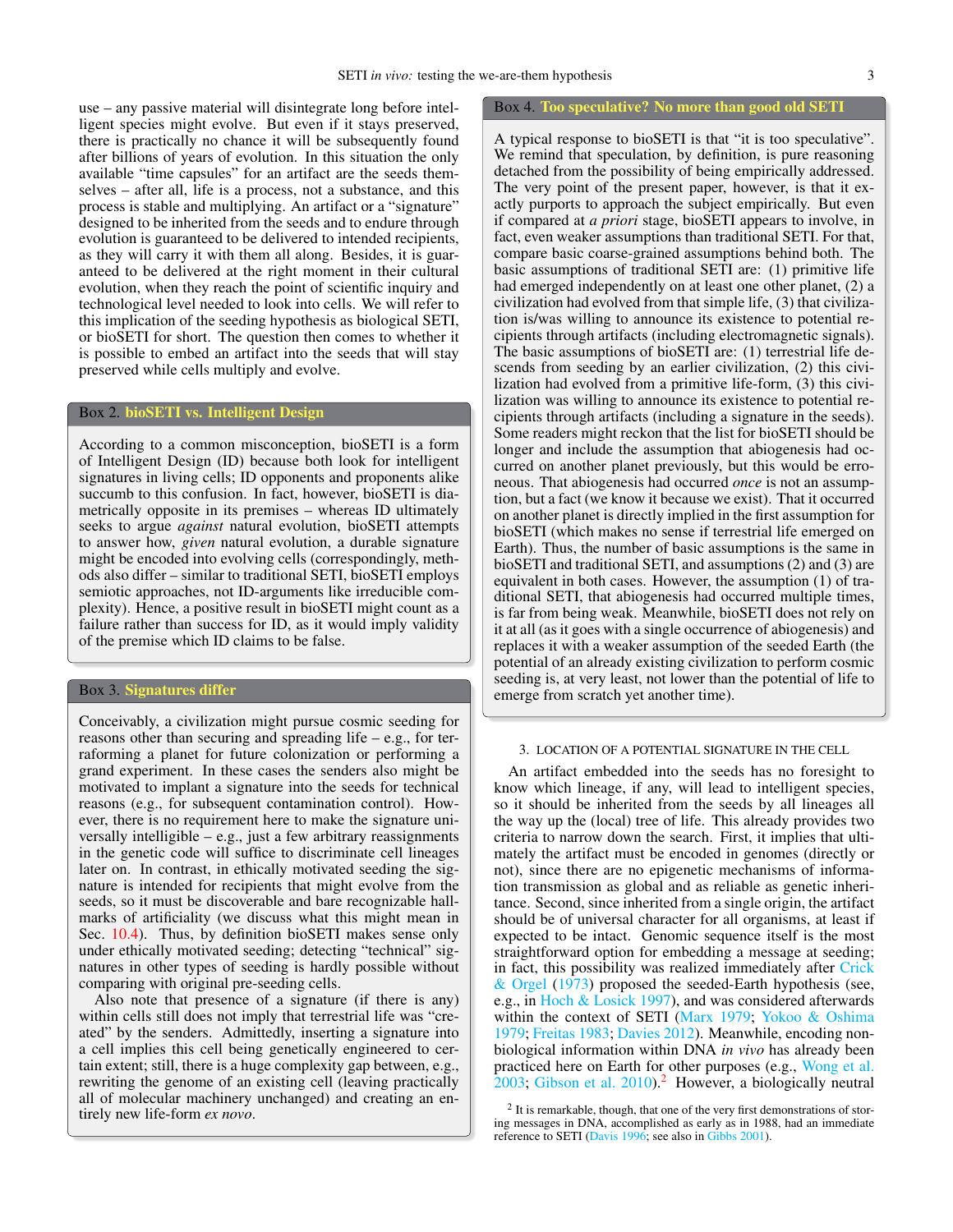genomic segment carrying a message is unlikely to survive intact for billions of years of evolution. Indeed, many genomes have already been sequenced and cross-compared, and no segments without biological function and identical throughout all (or even most of) terrestrial life have been found, at least thus far.

It appears that the only way to preserve an artifact during evolution is to make it hitchhiking functional genomic elements exposed to strong purifying selection. It is well known that genomic elements most conserved throughout all terrestrial life are the genes of translational machinery [\(Isenbarger](#page-16-21) [et al.](#page-16-21) [2008;](#page-16-21) [Koonin](#page-16-7) [2011\)](#page-16-7), so if there is an artifact in the cells, most likely it is coupled to these genes. It cannot reside in their DNA sequence, as it practically has no room for nonbiological information. However, an artifact might be made to hinge on their functionality which is preserved unaffected during evolution – the genetic code itself. Clearly, a signature cannot be embedded into amino acids or codons – these are just sets of physically predefined molecular structures. *Useful information might be encoded into how these sets are mapped to each other*, because the mapping of the code is not physically predefined (exactly this fact makes reassignment of codons possible, as now routinely practiced in labs). With that, the genetic code is the least evolving part of cells; while the underlying translational machinery has experienced evolutionary variations (occurring neutrally or under positive selection), the ultimate assignments between codons and amino acids have remained frozen under exceptionally strong negative selection since the time of the last universal common ancestor (LUCA, the original seeds in case of seeding). The few known post-LUCA variations of the code [\(Knight et al.](#page-16-22) [2001\)](#page-16-22) and alternative decoding mechanisms [\(Baranov et al.](#page-16-23) [2015;](#page-16-23) [Swart et al.](#page-17-20) [2016\)](#page-17-20) suggest that under certain circumstances codon assignments are evolvable to some extent. Nevertheless, the ubiquity of the canonical version of the code implies that this version has been absolutely conserved since LUCA.<sup>[4](#page-3-1)</sup> This, together with the fact that the genetic code is the focal point in the cell, makes it an option of choice for embedding a "notification" signature at seeding, as first pointed out by [Marx](#page-17-17) [\(1979,](#page-17-17) [1986\)](#page-17-21).<sup>[5](#page-3-2)</sup>

## 4. PRELIMINARY EXPLORATION OF THE POSSIBILITY

Before trying to develop a methodology for signature retrieval, we perform preliminary analysis of the very possibility that the genetic code *might* store an intelligent signature, and investigate whether this possibility might be ruled out *a priori* by existing data. Specifically, there are three immediate questions to address: (1) Is there enough room in the genetic code for an intelligent signature? (2) Does it contradict anything known about the genetic code? (3) Is embedding a signature into the genetic code technically feasible?

<span id="page-3-0"></span><sup>3</sup> Ultraconserved DNA segments with so far unknown biological role do occur within distinct multicellular lineages [\(Ahituv et al.](#page-16-24) [2007\)](#page-16-24). However, they are far from being universal and apparently had appeared during evolution in higher phyla.

<span id="page-3-1"></span><sup>4</sup> To a reader without biological background we suggest to refer, e.g., to Appendix A in [shCherbak & Makukov](#page-17-22) [\(2013\)](#page-17-22) for a more detailed elucidation of how it comes that the genetic code is amenable to artificial modification and yet is immutable during evolution.

<span id="page-3-2"></span><sup>5</sup> George (György) Marx was a Hungarian particle physicist and science communicator, best known for his research in lepton physics. He was also interested in astrobiology and SETI, and served, after Frank Drake, as the chairman of the Bioastronomy Commission of the International Astronomical Union (currently Commission F3 – Astrobiology).

## <span id="page-3-3"></span>Box 5. Towards methodological concerns

An actual attempt to approach bioSETI empirically and to try to check for a possible signature in the genetic code immediately encounters methodological concerns questioning the very possibility of a scientifically valid analysis within such approach. As this is one of the major points of criticism against bioSETI, here we address it in detail.

First we point out the difference between traditional SETI and bioSETI. In traditional SETI there are good reasons to believe that the *form* of an artifact alone (be it an electromagnetic signal or an inscribed matter packet) would indicate artificiality, regardless of its content (in fact, even if the artifact is unintended). Things are subtler with bioSETI where artificiality cannot be deduced merely from the form (be it genetic code mapping or genomic segment) – an actual decoding attempt must be made to decide. Ultimately, exactly this aspect is the source for most methodological concerns we hope to deal with.

The typical objection here is that it is impossible to know in advance what an intelligent signature in the genetic code might look like, and, in fact, it is not even clear what it means to encode a signature into the mapping between amino acids and codons; therefore, all possibilities are open and the analysis then turns into "numerology". However, it is not an uncommon situation when the most nontrivial part of the research is exactly in developing a well-defined framework for data analysis, not so much in analysis itself. If a welldefined methodology for a certain issue does not suggest itself at first sight, this does not imply it cannot be found after a more careful consideration (of course, this tells nothing about whether application of this methodology will yield positive or negative result).

In another version, the objection goes that *"if one looks hard enough, it is possible to find patterns almost anywhere"*. It is difficult to disagree with this assertion as human brain is notorious for its tendency to perceive patterns even in random information (the phenomenon known as apophenia and pareidolia). But, again, according to this view, testing bioSETI is just that – hard looking for "interesting" patterns without any guidelines, and this is where the preconception sits. After all, any empirical science, when it comes to testing its predictions, is exactly about that – finding certain patterns in observational/experimental data, but no one pretends this implies crunching that data with all imaginable techniques to find something "interesting".

Specifically, the two overlooked points here are the following. First, encoding/decoding useful information within a mapping between two unordered sets (such as the genetic code) might have a well-defined meaning, since, as shown in Sec. [5,](#page-5-0) the very notion of a "message" is formalized in terms of mathematical logic as a mapping between an alphabet and a set of natural numbers. The second point is that guidelines, and quite restrictive ones, *do* exist in bioSETI, and they are the same as in traditional SETI/METI: if an artifact is intended to be universally intelligible, its encoding/decoding *must* follow from first principles and be free of anything dependent on conventional schemes (in other words, it *must* avoid arbitrariness). Applying these guidelines in case of bioSETI (Sec.  $\overline{6}$ ), it is possible to achieve a universal *a priori* strategy for signature retrieval (universal and *a priori* in the sense that it applies to any genetic code and does not depend on what actually will or will not be found in the end). This does not imply that, apart from this universal strategy, the retrieval process cannot involve (non-arbitrary) steps peculiar to specific situation (Sec. [7\)](#page-7-0). Nor does it predict precisely how the signature might look (SETI is not about deterministic processes). Nevertheless, the universal strategy enormously reduces the possibilities and does not leave much wiggle room.

Thus, *the point of testing bioSETI is not about searching for "interesting" or "obvious" patterns* in the genetic code, which is in fact ill-defined, for there is no measure of interestingness and obviousness. Instead, it is about patterns that might be encoded/decoded via a mapping between two unordered sets with a specific and welldefined method (Sec. [5\)](#page-5-0).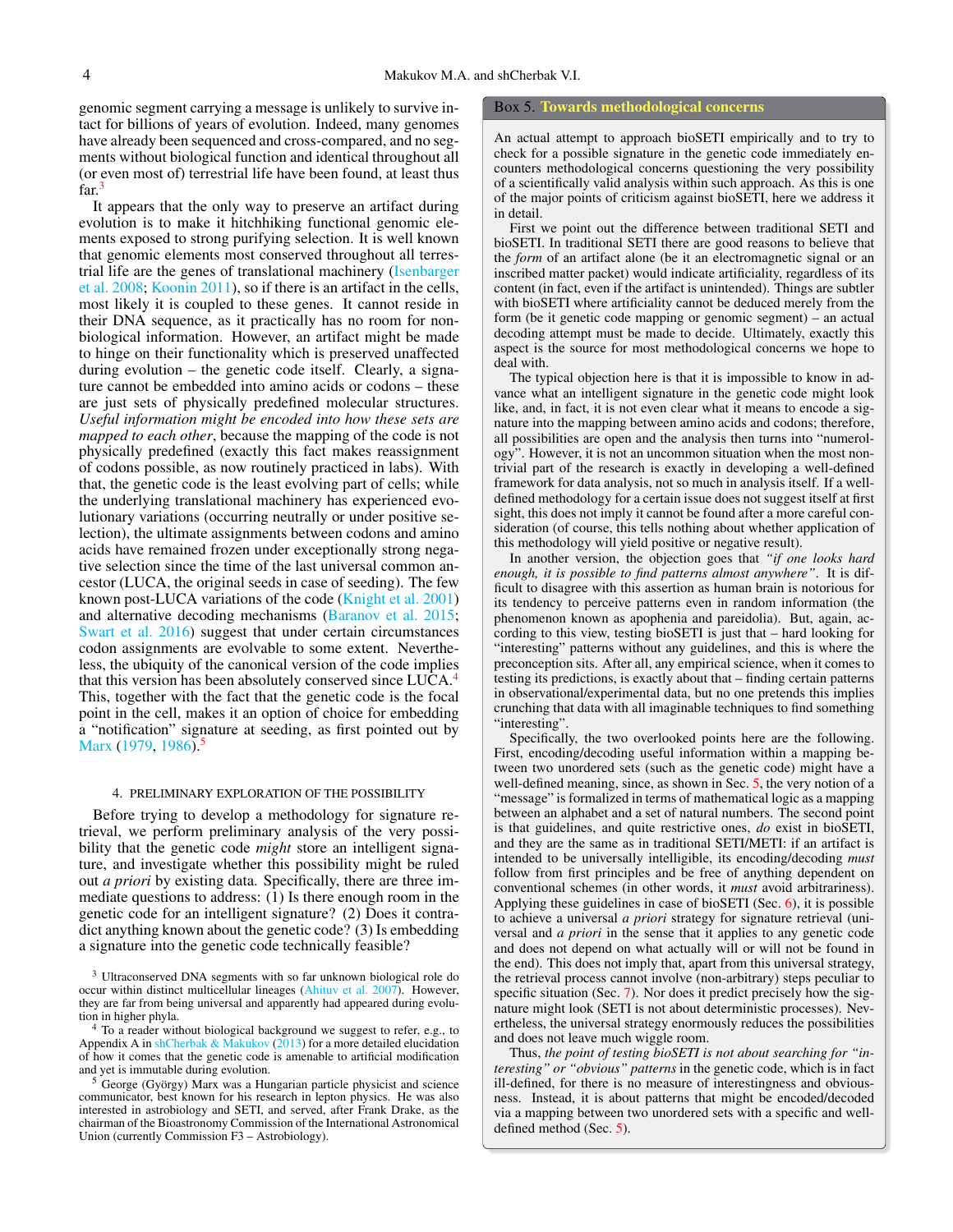#### 4.1. *Is there enough room in the genetic code?*

The first question is whether there is enough room in the genetic code for a distinctly intelligent signature. This might be readily estimated. The number of all surjective mappings of  $m = 64$  codons to  $k = 22$  elements (20 amino acids and start/stop signals) is  $N = k!S(m, k) \approx 2.35 \times 10^{85}$ , where  $S(m, k)$  is the Stirling number of the second kind [\(Roberts](#page-17-23) [& Tesman](#page-17-23) [2009\)](#page-17-23). The self-information of a particular mapping is therefore  $log_2 N \approx 284$  bits. However, not all of these mappings are biologically plausible. As suggested by known variations of the code, there is a biochemical constraint on its structure in that tRNAs cannot discriminate between thirdbase pyrimidines within codons [\(Ronneberg et al.](#page-17-24) [2000\)](#page-17-24). So the number of biologically available codons is only  $m = 48$ , and the number of codes is then reduced to  $1.45 \times 10^{63}$ . Among these, about one in a million is at least as efficient at minimizing errors as the canonical code (Freeland  $&$  Hurst [1998\)](#page-16-25), so the final number of biologically plausible codes is  $1.45 \times 10^{57}$ , and the self-information is now 190 bits. Thus, only a third part of the self-information of the code is reserved for biology, so even under biological constraints there is enough room for a signature. Besides, if properly projected, the signature might overlap with biological requirements to employ the capacity of the code more efficiently.

Though ∼200 bits is not a particularly large volume to allow a full-fledged "message", it certainly suffices for a signature whose sole purpose is to provide indication of intelligent intervention, a kind of *"to whom it may concern: we were* here" message.<sup>[6](#page-4-0)</sup> Just for comparison – equivalent amount of bits allows to encode the first 35 prime numbers, or value of a mathematical constant like π or *e* with an accuracy of  $10^{-60}$ . In fact, this capacity is even comparable to the selfinformation of some Earth-made SETI-messages, such as the experimental 551-bit pictogram composed by Frank Drake [\(Sagan et al.](#page-17-25) [1978\)](#page-17-25).

# Box 6. Too small for a signature?

A skeptic might contend that the genetic code is too small to draw definite conclusions about a possible artifact within its mapping. However, this assertion is somewhat biased, because the same amount of information (the mapping of the canonical code) does not seem to raise analogous issue within conventional approaches. E.g., hardly anyone calls into question the fact that the canonical mapping is highly error-robust, even though the data behind this conclusion takes up only about 7% of the informational capacity of the code.

### 4.2. *Is it compatible with the existing data?*

<span id="page-4-1"></span>The second question is whether it makes sense to approach the genetic code with bioSETI in view of the existing data. There are several models (with adaptive, biosynthetic and stereochemical being the predominant ones, see in Appendix  $\overline{A}$ ) that attempt to provide rationale for why the canonical genetic code employs the particular assignments between codons and amino acids that it employs; reviews of these models might be found, e.g., in [Knight et al.](#page-16-26) [\(1999\)](#page-16-26),

[Koonin & Novozhilov](#page-16-27) [\(2009\)](#page-16-27), and [Koonin & Novozhilov](#page-16-28) [\(2017\)](#page-16-28). Still, the bottom line is that while there are several speculated mechanisms that could shape the mapping of the code, there is no data that provides a decisive answer (*ibid.*). Likewise, there is no data excluding the possibility that the mapping of the canonical code reflects artificial intervention for inserting a signature in case of seeding. That said, a biologist might point out that there are two things about the canonical mapping which, without reference to any model, argue in favor of its natural origin: its block structure and robustness to errors. Undoubtedly, these features render biological efficiency to the code: the first one optimizes the energetics of the decoding process as it reduces the number of tRNAs in use (and, in fact, might follow from biochemical constraint, see [Ronneberg et al.](#page-17-24) [2000\)](#page-17-24), while both of them contribute to minimization of deleterious effects of translation errors. But exactly for these reasons it pays to preserve both these features if the mapping is to be altered artificially for inserting a signature, so their occurrence in the terrestrial code is not at odds with bioSETI.

Other alleged evidences for certain pathways of the genetic code evolution are heavily model-dependent and, in some cases, are mutually contradictory. Whatever the case, they are not in conflict with bioSETI for the simple reason that the latter does not negate evolution of the code; it only implies that it evolved earlier and elsewhere, and then was used for embedding a signature in seeding. Thus, Fournier  $& Goga$ [rten](#page-16-29) [\(2007\)](#page-16-29) deduce an imprint of a primitive genetic code in ancient protein lineages. This inference, however, is modeldependent: what they identified in the first place is the difference in amino acid usage in conserved positions of ancient (ribosomal and ATPase) and more recent proteins, and it is not obvious that it unambiguously reflects the expansion history of the code. But even if it does, this does not rule out bioSETI, because seeds would possess ribosomal and ATPase proteins inherited ultimately from ancient cells evolved elsewhere under primitive genetic code, whereas insertion of a signature would not modify these proteins. Curiously, some amino acids (in particular, Ile and Tyr) identified by [Fournier](#page-16-29) [& Gogarten](#page-16-29)  $(2007)$  as late additions to the code, must have entered the code even in pre-translational era of its development, according to [Rodin et al.](#page-17-26) [\(2011\)](#page-17-26). In fact, there is a wider conflict between data underlying the stereochemical and biosynthetic models: almost all amino acids with reportedly strongest affinities to their (anti)codons [\(Yarus et al.](#page-17-27) [2009\)](#page-17-27) are found as products, rather than precursors, in the biosynthetic model of the code expansion [\(Wong](#page-17-28) [1975;](#page-17-28) [Di](#page-16-30) [Giulio](#page-16-30) [2004\)](#page-16-30). The latter, in its turn, has been criticized for the lack of statistical robustness [\(Amirnovin](#page-16-31) [1997;](#page-16-31) [Ronneberg](#page-17-24) [et al.](#page-17-24) [2000\)](#page-17-24). Meanwhile, recent discoveries of manifestly versatile and extraordinarily adaptive properties of the canonical amino acid set signify that most, if not all, amino acids must have entered the code due to natural selection rather than due to affinities for trinucleotides or due to coevolution of biosynthetic pathways [\(Philip & Freeland](#page-17-29) [2011;](#page-17-29) [Ilardo et al.](#page-16-32) [2015\)](#page-16-32). With that, these findings do not preclude a seeding-signature whatsoever, because its insertion would only modify the mapping, without altering the amino acid alphabet itself (see below). The fact that few amino acids suggest, notwithstanding, a stereochemical era for the genetic code [\(Yarus et al.](#page-17-27) [2009;](#page-17-27) [Rodin et al.](#page-17-26) [2011\)](#page-17-26) does not rule out bioSETI as well, since insertion of a signature might have not affected some of the original assignments, leaving a stereochemical "imprint" from the primordial code (that might be even desirable at projecting a

<span id="page-4-0"></span><sup>6</sup> This is analogous to "beacons" in traditional SETI: their sole purpose is also to reveal an artificial signature and, thereby, the existence of an intelligent species who created that signature.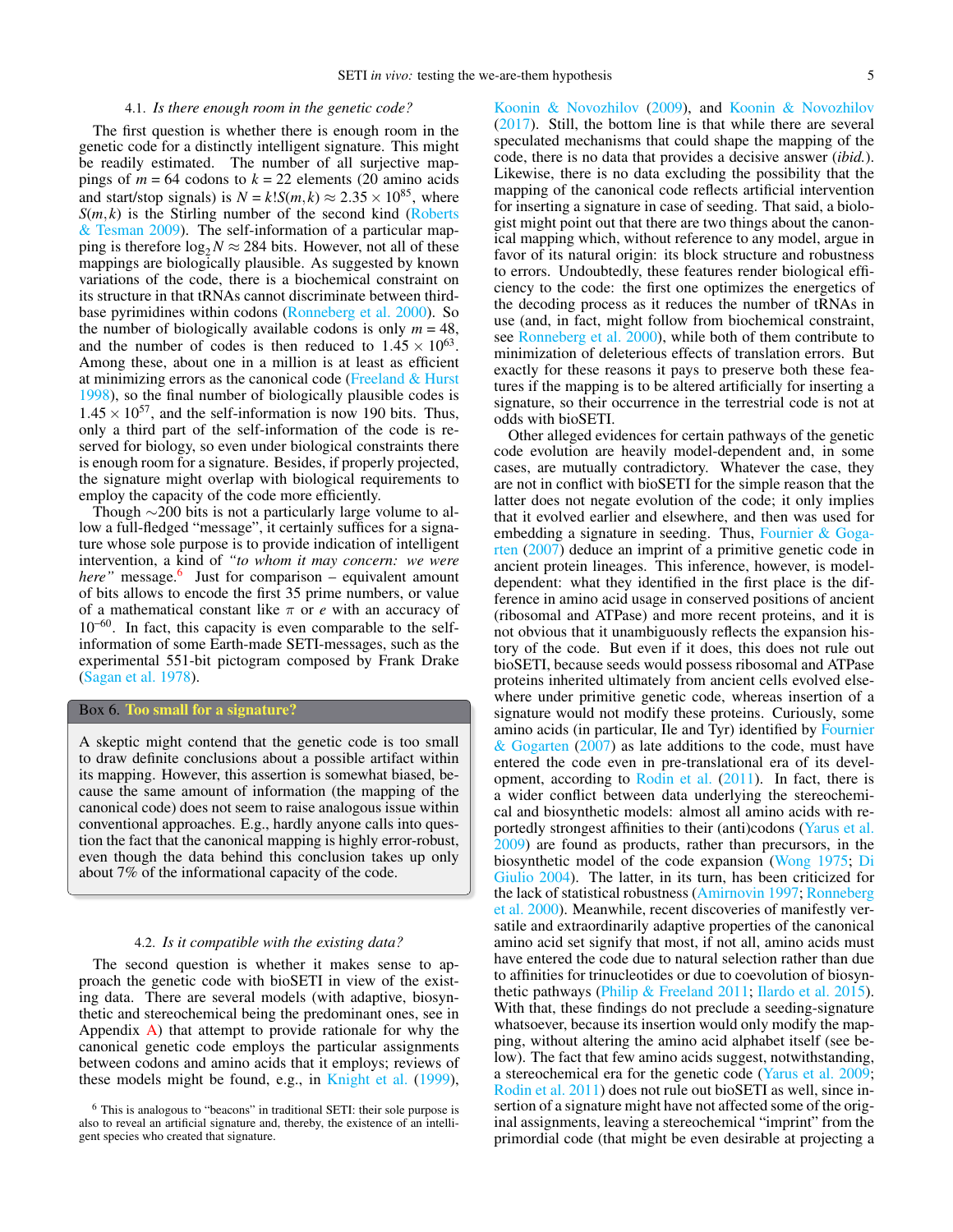signature, as it would simplify its embedding *in vivo*). The conclusion is that while the existing data reveal certain degree of mutual conflict, practically none of them contradicts bioSETI.

Another possible objection to bioSETI is that, as discovered during last decades, there is much more to the genetic code than just a mapping – e.g., there are context-dependent decoding [\(Brar](#page-16-33) [2016;](#page-16-33) [Swart et al.](#page-17-20) [2016\)](#page-17-20), effect of the code's redundancy on expression, folding, splicing and other nontranslational processes (e.g., [Plotkin & Kudla](#page-17-30) [2011;](#page-17-30) [Maraia](#page-17-31) [& Iben](#page-17-31) [2014\)](#page-17-31), participation of molecular machinery of the genetic code in non-translational processes in higher organisms [\(Giegé](#page-16-34) [2008;](#page-16-34) [Guo & Schimmel](#page-16-35) [2013\)](#page-16-35), etc., so it appears preposterous to think that there might be an artifact in the code. However, these not-just-mapping features have evolved *after* LUCA (i.e. after seeding, if that is the case), and represent adaptations of certain mechanisms to the particular mapping of the genetic code, not the other way round (at least because the code is universal while these mechanisms are not).

# 4.3. *Is it technically feasible?*

The third question is whether it is possible to reassign codons globally (as would be obviously required for inserting a signature). The very possibility of reprogramming the genetic code has already been thoroughly demonstrated [\(Liu](#page-16-36) [& Schultz](#page-16-36) [2010;](#page-16-36) [Chin](#page-16-37) [2014\)](#page-16-37). Though there might exist certain technical challenges [\(Lajoie et al.](#page-16-38) [2016\)](#page-16-38), with advanced methods of synthetic biology there seem to be no fundamental barriers to global reassignment of codons. First, at *in silico* stage, a new mapping of the code is projected (without altering the amino acid repertoire) in such a way that it both conforms to functional requirements and harbors an intelligent signature. Then, at *in vivo* stage, this mapping is introduced into cells (by tweaking the existing machinery, primarily tRNAs, aminoacyl-tRNA-synthetases, and release factors). The major challenge to radical reassignment of the code is that it interferes with codon usage which, in turn, affects a variety of non-translational mechanisms [\(Makukov & shCherbak](#page-17-32) [2014\)](#page-17-32). This makes global reassignment of the code hardly possible to be performed in a single step. Still, as demonstrated by [Lajoie](#page-16-39) [et al.](#page-16-39) [\(2013\)](#page-16-39) and [Ostrov et al.](#page-17-33) [\(2016\)](#page-17-33), stepwise genome-wide recoding of genes is feasible, at least in prokaryotes. Thus, there is no reason why global modification of the code is impossible if codon reassignments are introduced sequentially, with periods of artificial selection in between to readapt the cells to new codon usage.

# Box 7. The only opportunity

To sum up, the genetic code possesses exactly the properties needed to store a durable signature in cells: it provides space for non-biological information and is amenable to artificial modification, but once fixed (by rewriting all genes with the new code) it remains practically immutable during evolution due to extremely strong purifying selection (correct translation of *all* genes hinges on it). No other thing in the cell provides such opportunity in seeding/bioSETI.

#### 5. ANALYSIS METHODOLOGY

<span id="page-5-0"></span>If the genetic code does carry an intended artifact, what is next? To try to predict what a possible signature might represent and thus to define the strategy for its retrieval, it is instructive to reverse the situation and to envisage the task of embedding a signature into the code in the first place. So, at our disposal are the set of 64 codons on the one side, and the set of 20 canonical amino acids and two punctuation signs (start and stop) on the other side. Neither set is allowed to be modified (to avoid formidable task of redesigning the entire proteome and/or entire translational machinery), but the mapping between the two sets is editable, subject to functional requirements mentioned in Sec. [4.2.](#page-4-1) The first impression suggests that encoding information into a *mapping* between two sets is something too exotic, but in fact it is not: *any* message is a tuple – an ordered sequence of symbols (letters/bits), and, in formal language, the latter is a (non-injective) mapping between a set of numbered positions (or simply natural numbers) and a set of symbols (an alphabet) – this is, indeed, the most general definition of a message [\(Sukhotin](#page-17-34) [1971\)](#page-17-34). With an alphabet alone there is no way to communicate; to produce information, symbols are arranged into ordered sequence, i.e. mapped to a set of numbered "slots" (spatial for written texts and temporal for speech and radio-encoded messages). The unusual aspect about employing the genetic code is not that it is a mapping, but that neither of its two sets is ordered/numbered *a priori*.

Thus, encoding information into a mapping between two unordered sets differs from usual messaging in only one aspect: one of the sets should be preliminarily ordered uniquely to provide numbered slots for the elements of the opposite set to be "written" against. Then, a mapping is projected such that, upon application to the ordered set, it produces a desired message in the opposite set. (In formal language, one of the sets is first mapped bijectively to the set of natural numbers of the same cardinality, and a message in this case represents the composition of two mappings.) Note that this method is general and applies to any pair of sets of unordered elements, so long as at least for one of the sets there exists a bijective and unique mapping to the set of natural numbers. We will refer to a message/signature encoded into a mapping between (initially unordered) sets as a codogram.

Accordingly, we now define the general retrieval strategy: *starting with either of the two sets (amino acids or codons), order its elements from first principles without reference to the assignments between the two sets; after that, apply the mapping of the canonical code to the ordered set, and analyze what it yields with elements in the opposite set*. Two points should be emphasized here. First, the signature (if there is any) is expected to be encoded in the mapping between the two sets, but this mapping is not referred to at the ordering stage, precluding interference with useful information. Second, ordering from first principles implies, in terms of SETI, that it should be observer-independent in the sense that it must not rely on conventional schemes and models but should use parameters and definitions on which all observers would agree.

As a first step, we note that the set of codons is uniform, as all codons are made up of the same four units (nucleotides). As a result, codons cannot be ordered in a unique way; they might be systematized only in a position-independent manner. In contrast, the set of amino acids comprises both a uniform part (standard blocks identical in all amino acids) and a nonuniform part (side-chains unique to each amino acid). In the end, each amino acid is unique, and it is straightforward to systematize them into ordered sequence using some of their quantifiable properties. Hence, we first try to go from amino acids to codons.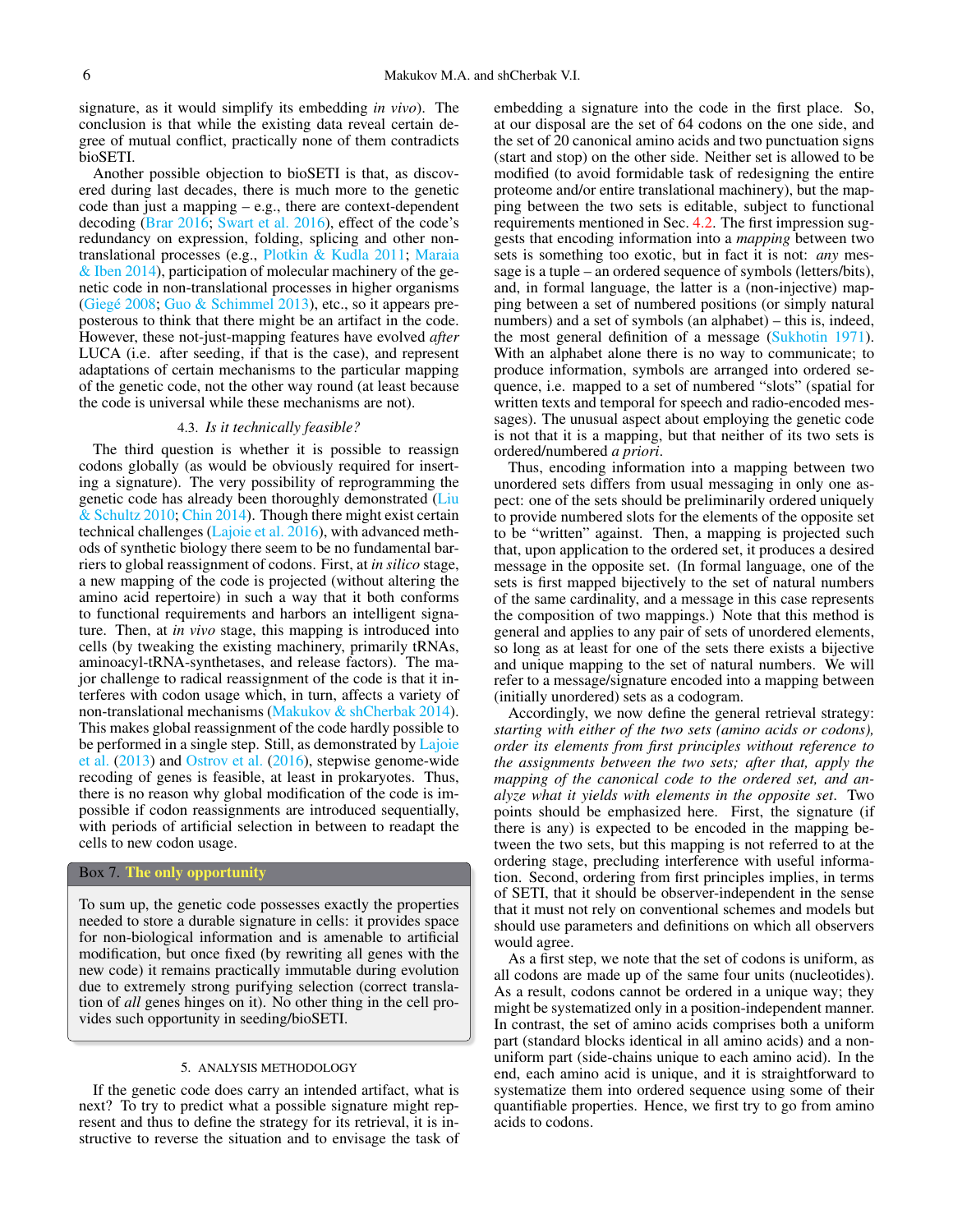## <span id="page-6-0"></span>6. FROM AMINO ACIDS TO CODONS: THE UNIVERSAL STRATEGY

## 6.1. *The optimal parameter*

The next question is then which one of many possible parameters that might characterize amino acid molecules should be chosen to order these molecules into a sequence. Though formalization above refers to natural numbers, many physical parameters are real-valued and might be used for ordering as well, so we will not restrict ourselves on purely formal ground. Still, within SETI approach there are two criteria, both following from first principles, which greatly restrict the choice and ultimately provide the answer.

The first criterion is that the parameter must not depend on conventional systems to be quantified, as well as on accuracy of its measurement (these two are interrelated since physical measurements always involve conventional systems of units). This is quite obvious: no one would expect all extraterrestrials to use the same systems of units and measurement methods of identical precision. An example of especially bad choice here is hydrophobicity, since no unique system for quantifying this property exists at all. Other poor examples include mass and volume of molecules, characteristic angles, pKa, etc. Dimensionless mass expressed, e.g., in units of  $\frac{1}{12}$  of  $\frac{12}{C}$  mass is also a poor option, since the very phrase "expressed in units of something" implies a prearranged convention. The conclusion is that, after all, the parameter must be countable rather than physically measurable.

The second criterion is that the parameter should not be degenerate – its values should be as unique to each amino acid as possible. We want to use this parameter to arrange amino acids into ordered sequence, so if it has many repeated values there will be uncertainties in placing amino acids (and, correspondingly, codons) relative to each other. The degeneracies of parameters might be compared using, e.g., Shannon entropy:

$$
H = -\sum_{i} P(x_i) \ln P(x_i).
$$

Here *i* runs over distinct values of a parameter *x*, and  $P(x_i)$  is the frequency of the *i*-th value. There are twenty amino acids in the canonical code, so there are twenty possible values of a parameter. In one extreme, all twenty values are identical  $(i = 1, P_i = 1)$ , and the entropy is  $H_{min} = 0$  nats. In another extreme, all twenty values are unique  $(i = 20, P_i = 1/20)$ , and the entropy is  $H_{max}$  = 2.996 nats. Table [1](#page-6-1) shows values of five examples of countable parameters and the resulting entropies (as percentage of *Hmax*). Among all countable parameters we had identified, the number of nucleons has the highest entropy. Therefore, with this parameter the ambiguity in placing the amino acids relative to each other is minimized.

However, even with this parameter there still might be some uncertainty: the number of nucleons in a molecule depends on pH of the milieu, where some amino acids might be (de)protonated. Which pH value should be chosen? In SETI approach the answer is none. The first-principles choice here is to consider amino acids out of any context, since no extra information is needed in this case, whereas for various observers to agree on in-context molecules the context must be specified. The choice of isotopes also poses no problem. As far as we know, physics is the same everywhere in the Galaxy and beyond, so all observers would agree on what isotopes are most common. Therefore, to avoid ambiguity, for all parameters in Table [1](#page-6-1) we consider only most common isotopes and out-of-context molecules.

<span id="page-6-1"></span>TABLE 1 The Shannon entropy for some of the countable amino acid parameters.

| Parameters $\rightarrow$ | DB             | Н     | А     | Ζ     | N     |
|--------------------------|----------------|-------|-------|-------|-------|
| Gly                      | 1              | 5     | 10    | 40    | 75    |
| Ala                      | 1              | 7     | 13    | 48    | 89    |
| Ser                      | 1              | 7     | 14    | 56    | 105   |
| Pro                      | 1              | 9     | 17    | 62    | 115   |
| Val                      | 1              | 11    | 19    | 64    | 117   |
| Thr                      | 1              | 9     | 17    | 64    | 119   |
| Cys                      | 1              | 7     | 14    | 64    | 121   |
| Leu                      | 1              | 13    | 22    | 72    | 131   |
| <b>Ile</b>               | 1              | 13    | 22    | 72    | 131   |
| Asn                      | 2              | 8     | 17    | 70    | 132   |
| Asp                      | $\overline{c}$ | 7     | 16    | 70    | 133   |
| Gln                      | $\overline{c}$ | 10    | 20    | 78    | 146   |
| Lys                      | $\mathbf{1}$   | 14    | 24    | 80    | 146   |
| Glu                      | $\overline{c}$ | 9     | 19    | 78    | 147   |
| Met                      | $\mathbf{1}$   | 11    | 20    | 80    | 149   |
| His                      | 3              | 9     | 20    | 82    | 155   |
| Phe                      | 4              | 11    | 23    | 88    | 165   |
| Arg                      | $\overline{c}$ | 14    | 26    | 87    | 174   |
| Tyr                      | 4              | 11    | 24    | 96    | 181   |
| Trp                      | 5              | 12    | 27    | 108   | 204   |
| Entropy $(\%H_{max})$ :  | 40.2%          | 67.6% | 79.7% | 85.2% | 95.4% |

Parameters: DB – number of double bonds in a molecule; H – number of hydrogen atoms; A – number of all atoms in a molecule; Z – atomic number (number of protons); N – number of nucleons.

#### 6.2. *Combining the upright codons*

After identifying nucleon number as the optimal parameter, we employ it to arrange the amino acids into ordered sequence. The ordering stage is thereby completed, and we now apply the mapping of the canonical code to arrange corresponding codons. At this step we find that there are three codons in the canonical code that are not mapped to any amino acid and instead serve as stop-signals in translation (situation with start-signal is different as it is mapped to the same codon that encodes methionine). Since at this stage amino acids are already mapped to the set of nucleon numbers, to include stop-codons into systematization one has no choice but to as-sign zero nucleons to them.<sup>[7](#page-6-2)</sup>

We then also find that most amino acids are mapped to multiple codons, typically differing only in last nucleotide. E.g., CAT and CAC encode the same amino acid – which of them should come first? The only way to eliminate this ambiguity is to produce combined codons by applying conjoint symbols: N, standing for all of the four nucleotides; H, standing for T, C and A; Y for pyrimidines (T and C); R for purines (G and A). A biologist will recognize in these the standard nomenclature [\(NC-IUB](#page-17-35) [1985\)](#page-17-35) used in genomics and bioinformatics. With these new symbols, synonymous codons are combined into a single codon, e.g.,  $CAT + CAC \rightarrow CAY$ ,  $GTT + GTC + GTA +$  $GTG \rightarrow GTN$  (see Fig. [1a](#page-7-1)).<sup>[8](#page-6-3)</sup> The difference from the standard

<span id="page-6-2"></span> $7$  A critically inclined reader may argue that the most natural thing is not to assign anything to stop-codons at all. But this is exactly what the symbol of zero is supposed to stand for – not assigning anything (in this case, in terms of amino acid nucleon numbers).

<span id="page-6-3"></span><sup>8</sup> In the canonical mapping three amino acids are encoded by six codons which cannot be combined into a single codon without over- or underrepresentation. E.g., leucine is encoded by CTT, CTC, CTA, CTG, TTA, TTG. These cannot be reduced to YTN, since that would include also TTT and TTC encoding phenylalanine. Reducing to YTR, we lose codons CTT and CTC. The only unambiguous representation of leucine therefore is with two combined codons CTN and TTR.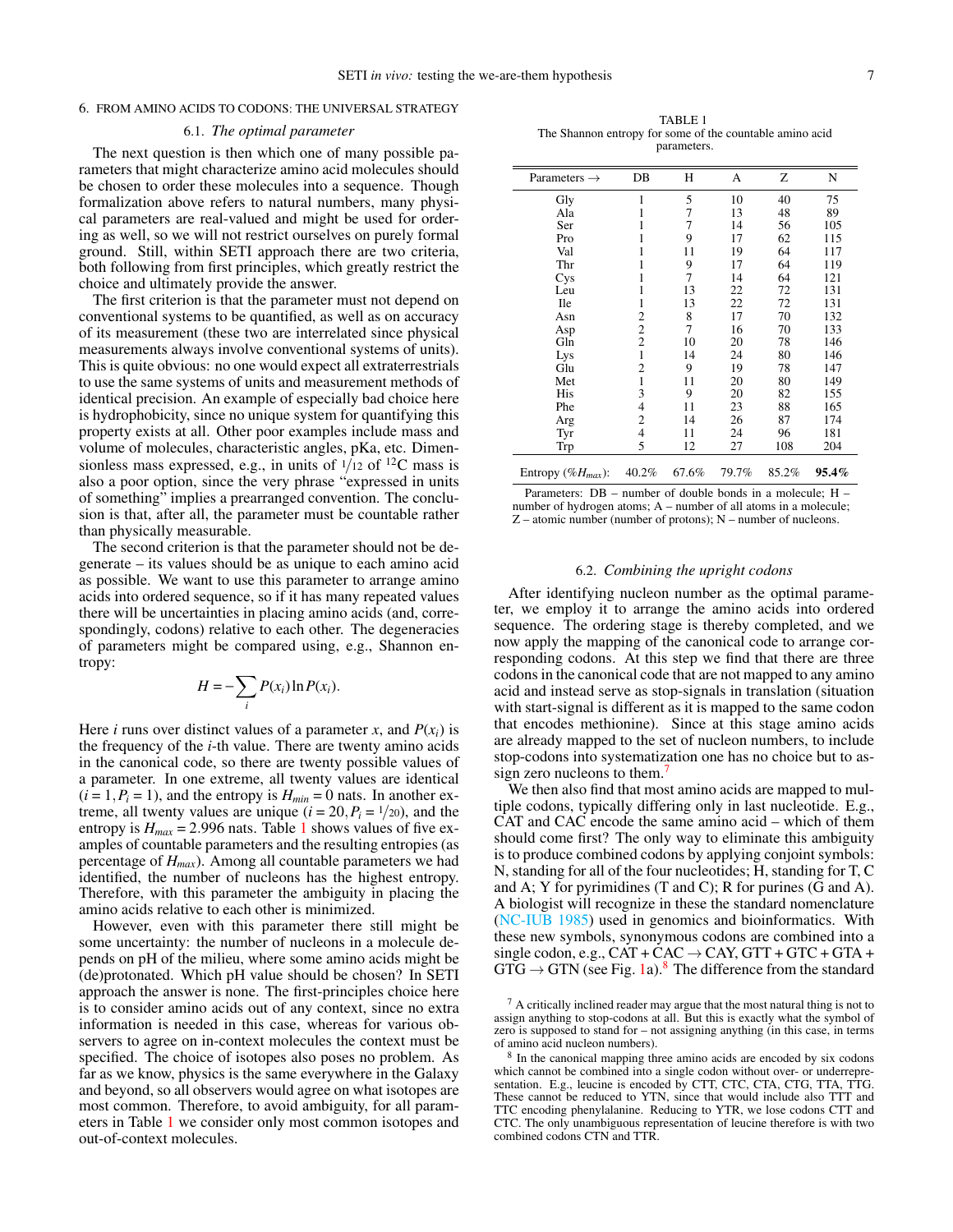

<span id="page-7-1"></span>Fig. 1.— Retrieving the codogram. (a) Conventional inverse table of the canonical genetic code. Nucleon numbers of amino acids are shown. Codons are in the combined form (such combined representation of codons is occasionally used in the literature on the genetic code, see, e.g., [Knight et al.](#page-16-26) [1999;](#page-16-26) [Zhang & Yu](#page-17-36) [2011\)](#page-17-36). (b) Combined codons are put upright and arranged by nucleon numbers of their amino acids within distinct degeneracy groups. (c) Rumer's transformation is taken into account by opposing unsplit boxes (N-ending codons) to split ones. (d) The final arrangement produced by symmetrization of the degeneracy pattern of the canonical mapping.

application is that while in DNA/RNA sequences these symbols stand for *one* of the specified (e.g., R stands for either A or G), in application to the genetic code they stand for *all* of the specified (R stands for both A and G). There are two firstprinciples implications to this: (1) combined codons should be put upright side-by-side, rather than arranged linearly into one-dimensional sequence, and (2) combined codons should be arranged in distinct degeneracy groups.

The reason is that the additional symbols carry different amounts of information. While each of the standard four symbols carries two bits, Y and R carry one bit each, and N carries no information at all. Therefore, arrangement of combined codons in a linear sequence leads to mixing of symbols with inequivalent informational weights. Turning the codons upright and aligning them in this fashion, one produces three horizontal strings in which all symbols have equivalent weights (Fig. [1b](#page-7-1)). For the same reason, codons with informationally inequivalent third symbols are kept apart, so 4-, 3-, 2- and 1-degenerate codons are aligned within four dis-tinct groups.<sup>[9](#page-7-2)</sup> The four groups themselves are arranged by their degeneracy number increasing in the direction opposite to that of nucleon numbers inside them. Such arrangement does not single out left or right, so it complies with the principle of being convention-free. (In another alternative the two parameters – nucleon and degeneracy numbers – ascend in the same direction, which thus becomes distinguished; we consider both options in statistical test below).

# <span id="page-7-0"></span>7. TWO RETRIEVAL STEPS SPECIFIC TO THE CANONICAL CODE

### 7.1. *Rumer's bisection*

The universal strategy (applicable to any genetic code) is now accomplished, so we turn to the result in Fig. [1b](#page-7-1). We find that the entire set of 64 original codons is now neatly divided into two equal halves: 32 codons form the group of degeneracy 4 (combined codons ending with N), and the rest 32 codons form the other three groups. Moreover, it takes little effort to notice that these two halves reveal a simple transformation rule: for each codon in one half, there is a corresponding codon in the opposite half related to the first one by interchanging each T with G, and each A with C. This regularity is easily observed even from conventional codon table, which, for the canonical mapping, comprises equal numbers of split and unsplit codon boxes (codon box is a group of four codons that differ only in the third position; in unsplit boxes all four codons encode the same amino acid, and split boxes encode more than one amino acid). Exactly in this way it was first discovered by Yuri Rumer just after the code was cracked [\(Rumer](#page-17-37) [1966\)](#page-17-37).<sup>[10](#page-7-3)</sup> Moreover, while Rumer's transformation T $\leftrightarrow$ G, A $\leftrightarrow$ C interconnects globally the two halves of the code, the other two possible pair inversions (T $\leftrightarrow$ C, A $\leftrightarrow$ G and  $T \leftrightarrow A$ ,  $G \leftrightarrow C$ ) are found to be distributed equally between codons of the two halves. In the end, the overall arrangement of inversions in the canonical code is the most symmetric pos-sible.<sup>[11](#page-7-4)</sup> Interestingly, Rumer's observation was rediscovered

<span id="page-7-2"></span><sup>&</sup>lt;sup>9</sup> Note that this also removes ambiguity in positioning two combined codons of six-fold degenerate amino acids (see previous footnote), since these codons fall into different degeneracy groups.

<span id="page-7-4"></span><span id="page-7-3"></span><sup>&</sup>lt;sup>10</sup> English translation has been published recently, see [Rumer](#page-17-38) [\(2016\)](#page-17-38).

<sup>&</sup>lt;sup>11</sup> It might seem that such inversions occur whenever the code is divided into two equal halves, but this impression is misleading. The division must be specific to produce a global inversion between the two halves.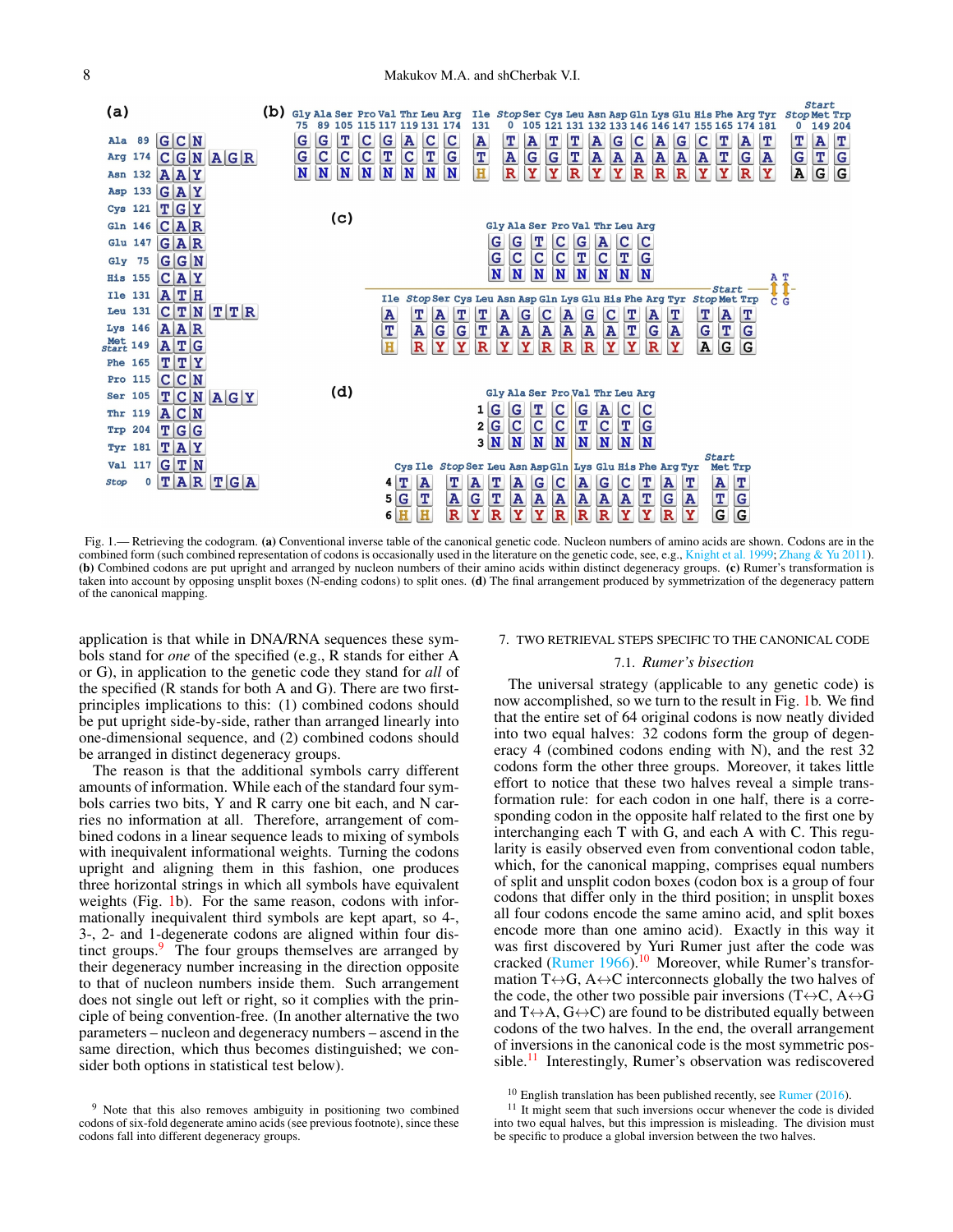several times [\(Danckwerts & Neubert](#page-16-40) [1975;](#page-16-40) [Wilhelm & Niko](#page-17-39)[lajewa](#page-17-39) [2004\)](#page-17-39); however, evolutionary models of the code have little to say about it, so it has been ignored for the most part. Yet, it represents an intrinsic feature of the canonical mapping, so we incorporate it into systematization by opposing the 4-degenerate group to the rest of codons (Fig. [1c](#page-7-1)).

#### 7.2. *Symmetrization of the canonical mapping*

<span id="page-8-4"></span>The resulting representation in Fig. [1c](#page-7-1) is a two-part structure with each part comprising three (horizontal) strings of symbols. Even perfunctory analysis reveals symmetric features about this representation, e.g., mirror symmetry of complementary nucleotides in the first string. As might be easily noticed, the structure of the lower part is close to be symmetric as well. In fact, even in traditional tabular or circular representations of the code one might readily see that the canonical mapping is almost symmetric in its degeneracy pattern. There are only two codon boxes – those beginning with TG and AT – that are split unequally. The minimal action to restore the symmetry in degeneracy pattern is the reassignment of TGA-codon from stop-signal to cysteine (note that it keeps Rumer's inversion in place). With that, not only the overall structure of the arrangement (Fig. [1d](#page-7-1)) becomes symmetric, but it now reveals a non-trivial hierarchical structure of embedded attributes. For reasons described further on, this structure might be justifiably called a codogram.

By itself, the reassignment of TGA to cysteine is not arbitrary: it is the only single-step unique action that restores the symmetry in the degeneracy pattern of the canonical map-ping.<sup>[12](#page-8-0)</sup> But why this step should be taken at all certainly calls for justification, apart from the fact that it leads to the codogram. We will provide such justification in Sec. [10,](#page-9-0) when we will have the entire result at hand. In brief, this context-prompted step allows to increase effective informational capacity; the original (unsymmetrized) mapping, when analyzed below with the opposite strategy starting from the set of codons, reveals another completely different structure of attributes.

### 8. RESULT: THE CODOGRAM

So, the final representation in Fig. [1d](#page-7-1) (the codogram) reveals a hierarchical structure of embedded attributes all of which are related to various kinds of symmetry. Referring the reader to Video [1](#page-15-0) for detailed description of these attributes (see links at the end of the paper), here we provide a summary, without any statements about their possible origin (these are left for later sections). At the bottom level is the Rumer's transformation, i.e. the inversion symmetry between the two parts of the codogram. All strings of the codogram reveal nontrivial symmetries at the level of nucleotide symbols (trivial only in the string 3 which carries no information). Another attribute is found at the level of triplets – the syntactic symmetry of punctuation signs (start and stop) within the triplet reading frame embedded in the string 5, reinforced by the "crossword" feature. Next, behind each combined codon there is an amino acid molecule. This amino acid background has uniform part (standard blocks) and non-uniform part (side-chains). Application of addition – the basic arithmetical operation – over these uniform and non-uniform parts reveals, for the lower half of the codogram, a precise nucleon balance – the quantitative symmetry. Remarkably, application of the same operation to the embedded syntactic structure reveals precise quantitative symmetry as well. $<sup>13</sup>$  $<sup>13</sup>$  $<sup>13</sup>$ </sup>

As follows from Table [1,](#page-6-1) though the entropy of nucleon numbers is high, it is still 4.6% less than the maximum: there are two pairs of amino acids with equal nucleon numbers. Remarkably, the effect of this percentage residue on the codogram is minimized. While Leu and Ile (both have 131 nucleons) fall into distinct degeneracy groups, Gln and Lys (both have 146 nucleons) fall into the same group. However, being interchanged, they preserve all symmetries of the string 5 and K/M-mirror symmetry of the string 4.<sup>[14](#page-8-2)</sup>

#### Box 8. Nothing new invented

With hindsight, it might be noted that the codogram-retrieving strategy involves few simple steps which reduce, in effect, to mere combination of data and methods known previously: starting with conventional inverse table of the genetic code, we apply NC-IUB nomenclature [\(NC-IUB](#page-17-35) [1985\)](#page-17-35), systematization of amino acids by nucleon numbers [\(Hasegawa & Miy](#page-16-41)[ata](#page-16-41) [1980\)](#page-16-41), and Rumer's bisection [\(Rumer](#page-17-37) [1966\)](#page-17-37); the only introduced features are vertical placement of codons and symmetrization of the canonical mapping.

#### 9. THE OPPOSITE STRATEGY: FROM CODONS TO AMINO ACIDS

Addition is a commutative operation, so for quantitative symmetries positions of codons are in fact irrelevant. This brings us back to the alternative strategy, in which one starts with the set of codons, rather than amino acids. As mentioned in Sec. [5,](#page-5-0) there is no unique way to lay out codons into ordered sequence – whichever parameter is chosen for that, it will be highly degenerate as all codons are made up of the same four nucleotides. Still, codons might be classified in a position-independent manner. After a little thought, one might convince himself that there are not many ways to sort codons uniquely from first principles, without regard to amino acid assignments (the requirement of the general strategy). In fact, one of these sortings was employed by George Gamow to propose one of the earliest models of the genetic code before it was cracked (see in [Hayes](#page-16-42) [1998\)](#page-16-42). In this classification, codons are sorted according to their nucleotide composition, regardless of how nucleotides are allocated within codons.<sup>[15](#page-8-3)</sup> Complemented with the same pair inversions that are found in Rumer's bisection, Gamow's sorting reveals, upon application of the canonical mapping and still employing nucleon numbers for amino acids, global and local quantitative symmetries of nucleon sums, all of which, furthermore, reveal homogeneous notation in decimal three-digit register (Video [2\)](#page-15-0). The codogram-harboring symmetrized version of the code shares

<span id="page-8-0"></span><sup>&</sup>lt;sup>12</sup> The other single-step option is the reassignment of ATA, but this one is arbitrary: to restore the symmetry in degeneracy, ATA might be reassigned to *any* amino acid, except methionine.

<span id="page-8-1"></span><sup>&</sup>lt;sup>13</sup> Given this multitude of embedded symmetries, it might seem that some of them are redundant, and that it might be not surprising to find many symmetries within a structure which has been previously symmetrized. However, as will be shown in Sec. [10.2,](#page-10-0) this hierarchy of symmetries is nontrivial, so there is no overinterpretation.

<span id="page-8-3"></span><span id="page-8-2"></span><sup>&</sup>lt;sup>14</sup> K and M are also from NC-IUB notation; K = {G, T}, M = {A, C}.

<sup>&</sup>lt;sup>15</sup> Codons with identical composition make up 20 groups (the number of combinations of four distinct elements taken three at a time), and Gamow thought this could explain why there are 20 amino acids in the code. Though his model did not prove to be correct, the logic of Gamow's sorting holds as it does not rely on amino acid assignments at all.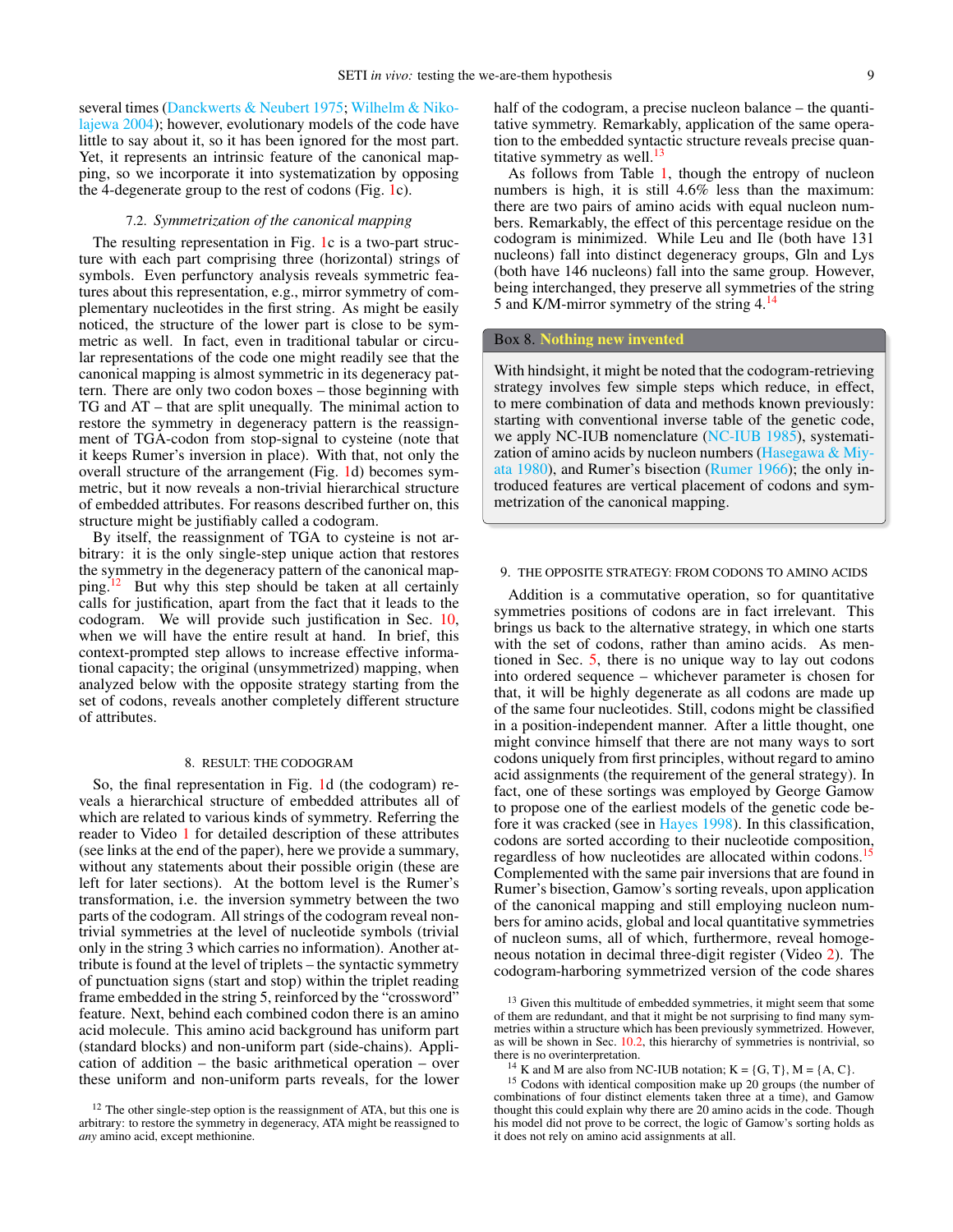some of the local nucleon balances in Gamow's arrangement; however, the entirety of the balances is revealed only in the original unsymmetrized mapping.

Another first-principles classification of codons is logically complementary to Gamow's case: it sorts codons according to the type of nucleotides in certain position within codons, regardless of their overall composition (e.g., the set of codons might be divided according to whether the first nucleotide is purine or pyrimidine). Upon application of the canonical mapping, one finds no quantitative symmetries in any of these sortings. However, these sortings are equally applicable to combined codons, and, remarkably, taking the same com-bined codons that make up the codogram in Fig. [1](#page-7-1) and rearranging them according to these sortings one finds two more nucleon balances (Video [2\)](#page-15-0).[16](#page-9-1)

Yet another straightforward classification might be performed with individual nucleotides that result from formal decomposition of all codons (Video [2\)](#page-15-0). For the canonical mapping, it also reveals a global quantitative symmetry and decimalism, algebraically independent of the previous ones. Basically, these are all first-principles sortings that might be performed with codons, regardless of amino acid assignments.

### <span id="page-9-3"></span>9.1. *Activation key: constraint turned into advantage*

The fact that all quantitative symmetries described in the previous section are revealed with a formal nucleon transfer in proline (see Video [2\)](#page-15-0) probably stems from the constraint of dealing with the fixed set of amino acids at embedding the signature. The structure of proline differs from that of the rest of the canonical set: its side chain is enclosed to its standard block in a circular fashion.<sup>[17](#page-9-2)</sup> Due to this peculiarity, proline has unique roles in proteins (e.g., it is found in turning points of polypeptide chains), so excluding it from proteome or replacing it with a standard-structure amino acid is practically impossible. Yet, this peculiarity also breaks the perfect uniformity of standard block nucleon numbers, since proline's standard block has one nucleon less compared to other amino acids in the canonical set.

This constraint, however, might be turned into advantage at embedding a signature. An intelligent observer easily sees that the set of amino acids comprises uniform and nonuniform parts, and that proline is the only element in this set that disturbs the uniformity of standard blocks. Therefore, all quantitative symmetries might be still embedded into the code in a way *as if* proline had regular standard block but lacked one nucleon in its side chain. Then, restoring full uniformity with the transfer of one nucleon from side chain to standard block in proline, an observer "switches on" all of the quantitative symmetries (including even those that occur only between side chain sums). The advantage here is that this step is *purely formal*, and so it acts like an "activation key" effectively preventing quantitative symmetries from being misconstrued with any natural cause, however exotic it might be. Certainly, such step of context-prompted decoding cannot be predicted *a priori*, but it is easily observed at applying the general strategy when first nucleon balances are revealed, and then it appears to work faultlessly in further analysis; meanwhile, not a single nucleon balance is found in the canonical code with the actual proline. Note also that whether the activation key is applied or not does not affect codogram attributes retrieved with the first strategy starting with amino acids. But, remarkably, applied there, it reveals homogeneous decimal notation of side-chain nucleon sum in the upper part of the codogram (where proline resides), in accord with the decimalism in the lower part (see Video [2\)](#page-15-0).

# Box 9. Context-prompted decoding

Following the subject of Box [5](#page-3-3) , another methodological concern might be raised about "context-prompted" steps in the retrieval process (symmetrization of the canonical mapping, Sec. [7.2,](#page-8-4) and proline's activation key, Sec. [9.1\)](#page-9-3). As explained in these sections, most probably these steps follow from specific constraints. However, it should be noted that with electromagnetically encoded messages in traditional SETI/METI prompted steps are, in fact, inevitable, and that does not seem to cause methodological issues. For example, imagine that extraterrestrials have received the Arecibo message sent from the Earth. What they detect in the first place is the sequence of 1679 bits. The necessary (but insufficient) condition to correctly decode the message is to properly format the sequence. There are many ways to do so (including not only raster format, but also spiral and 3D format, etc.), but only one of them leads to the correct result when the format is a 2D-raster with 73 rows and 23 columns. Nothing obliges the recipients to prefer this option over others; but it is *prompted* by the fact that the number 1679 is semiprime and is uniquely decomposed into 23 and 73.

#### 10. ANALYSIS OF THE RESULT

<span id="page-9-0"></span>The entire picture is now summarized as follows. With the genetic code, there are two possible directions for embedding (and, correspondingly, retrieving) a signature, one starting with amino acids and another starting with codons. Remarkably, the mapping of the universal canonical code is such that *both* directions reveal multiple nontrivial attributes, based on one and the same parameter (nucleon number). With that, these attributes do not represent a collection of unrelated peculiarities; instead, they are surprisingly systematic. Thus, quantitative symmetries of nucleon sums, as well as their decimalism, are found in both retrieval directions – in the codogram and in position-independent sortings of codons. Furthermore, each nucleon balance is accompanied by the same nucleotide pair inversions that appear in Rumer's bisection behind the codogram.

Apart from the general strategy, both retrieval directions involve a step prompted by the context during the generalstrategy analysis. In case of going from amino acids to codons, this step is the reassignment of TGA to cysteine, prompted by restoring the symmetry in the degeneracy pattern of the canonical mapping; this single step enables the hierarchy of symmetries in the codogram. In case of going from codons to amino acids, this step is the nucleon transfer in proline, prompted by restoring the uniformity of standard block nucleon numbers; this single step enables the entirety of the quantitative symmetries and their decimalism in positionindependent sortings of codons. The likely reason for the latter step, as discussed in the previous section, follows from the constraint in dealing with the fixed set of amino acids; the

<span id="page-9-1"></span><sup>&</sup>lt;sup>16</sup> These balances are shared by both code versions since in combinedcodons representation they are algebraically the same (TGN box yields Cys + Trp for the symmetrized code, and Cys + 0 + Trp for the canonical code).

<span id="page-9-2"></span><sup>&</sup>lt;sup>17</sup> Technically, proline is an amino acid with the secondary  $\alpha$ -amine (an imino acid in obsolete terminology).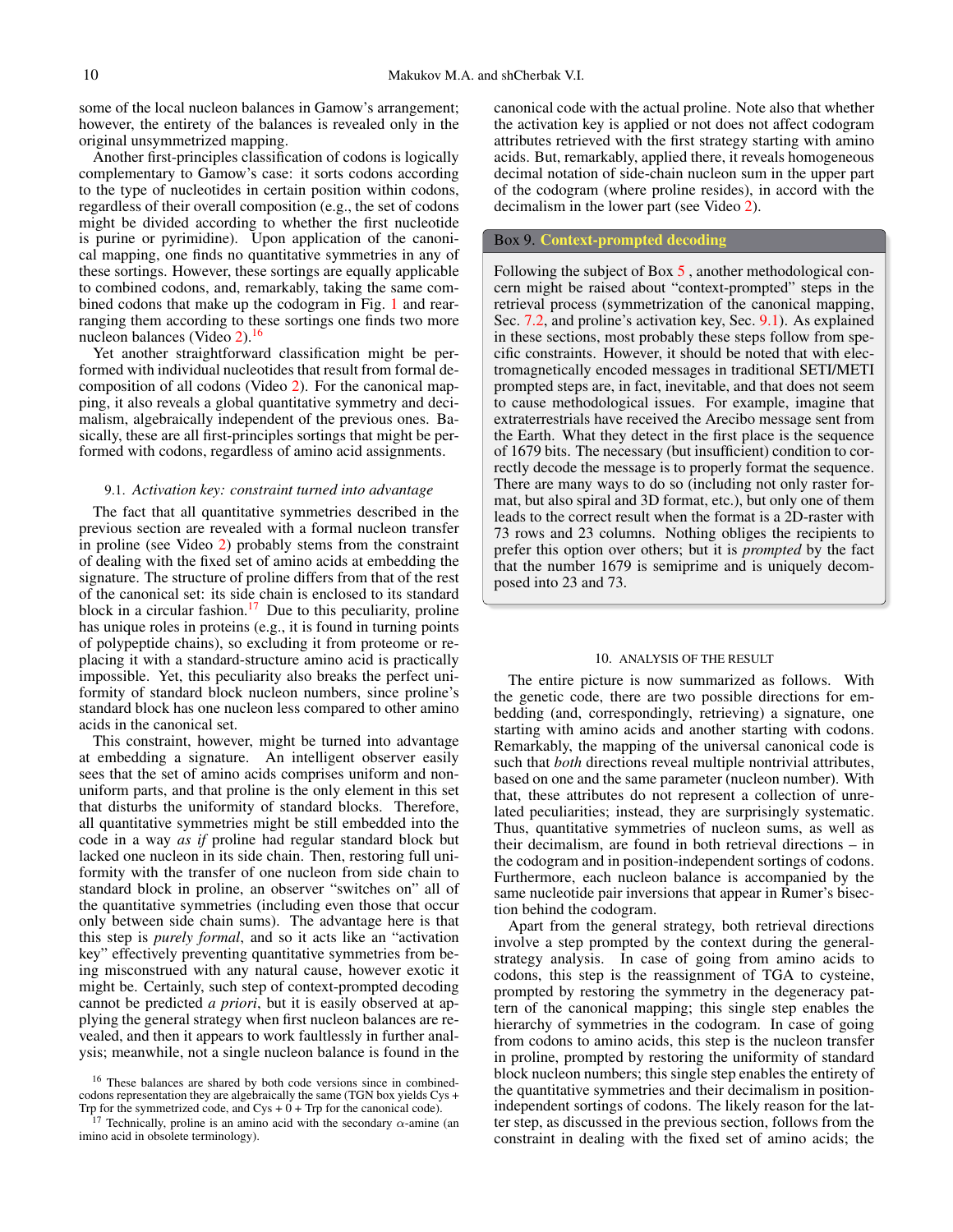reason for the symmetrization step is that it increases informational capacity, in the following sense.

### 10.2. *Interdependence analysis*

Suppose that the symmetrized version served as the universal code. Applying the first strategy one then could easily arrive at the codogram, without need for a context-prompted step. However, applying the second strategy starting with codons, one could reveal only some of the local quantitative symmetries in Gamow's sorting and none in the decomposed code. Conversely, having the canonical mapping alone, one reveals both the codogram with the first strategy (this time involving the context-prompted step) and the entirety of quantitative symmetries with the second strategy. Thus, the reason for the step of TGA reassignment is that it allows to encode more information within the same data: having a single mapping one might arrive at complete pictures in both retrieval directions. It is also remarkable that the codogram of the symmetrized code provides independent confirmation that TGA should stand for cysteine in it (see Video [1,](#page-15-0) clip 11).

Yet, the version of the code with TGA encoding cysteine is also found in nature in euplotid ciliates. Most probably, this is a coincidental fact, which is not unlikely given that TGA is one of the "hot spots" in the code which have been reassigned during evolution independently in various lineages to at least three amino acids [\(Ivanova et al.](#page-16-43) [2014\)](#page-16-43). After all, one does not have to be aware of the existence of this version in nature to deduce it from the canonical code, as evidenced by the fact that the codogram of the symmetrized mapping, first described in [Shcherbak](#page-17-40) [\(1988\)](#page-17-40) and [Shcherbak](#page-17-41) [\(1989\)](#page-17-41), had been found before the euplotid code was discovered [\(Meyer et al.](#page-17-42) [1991\)](#page-17-42).[18](#page-10-1)

#### 10.1. *Statistical analysis*

To explore the possibility that the described attributes might have arisen as a byproduct of certain evolutionary pathways (such as optimization via positive selection) we perform comprehensive statistical analysis. Unlike statistical test described in [shCherbak & Makukov](#page-17-22) [\(2013\)](#page-17-22), we now take into account not only functional (model-independent) aspects, but also model-dependent considerations suggested by the three major models of the genetic code origin and evolution. For the convenience of the general reader who is not supposed to be acquainted with specifics of these models, we put detailed description of the statistical analysis into Appendix  $\bf{A}$ . We focus there on the first strategy that goes from amino acids to codons. It should be emphasized that since the universal retrieval strategy applies to any genetic code, the question of statistical estimation of the attributes revealed in the canonical code is therefore well-defined. As follows from the statistical test, the symmetries of strings in the codogram cannot be ascribed to individual or combined effect of evolutionary and functional aspects.

<span id="page-10-0"></span>To make sure that the entire system of the described attributes is nontrivial, i.e. that there is no overinterpretation of a lesser number of regularities, we need to show that all of the attributes are mutually independent (in algebraic sense). This might be verified even with direct inspection: for each attribute it is possible to find codon reassignments which do not affect this particular attribute but destroy the others. If some of the attributes were trivially interdependent, they would be always preserved or broken simultaneously.

Consider simple examples. If we interchange amino acids Lys and Asn between their codons (AAY and AAR), the string symmetries in the codogram in Fig. [1d](#page-7-1), as well as the embedded symmetric structure of syntactic signs are preserved, but the nucleon balance behind the syntactic structure is broken. Likewise, if we reassign two pairs of codon blocks – TAR with AGY and TAY with AGR – the strings of the codogram will be again symmetric. However, there will be no embedded syntactic structure or other symmetries at the level of triplets.

Nontriviality of the attributes revealed with the opposite strategy is verified in a similar manner. E.g., interchanging amino acids between codons ATG and CTG preserves all nucleon balances in Gamow's sorting, but destroys balances in the decomposed and combined-codons representations. Interchanging between CGA and GAC preserves balances in Gamow's and decomposed sortings, but breaks all balances in the combined-codons representation, while interchanging between GGG and AAA preserves only the balance of the decomposed code.

Apart from safeguarding against overinterpretation, this analysis also demonstrates that the attributes in the genetic code are tightly interlocked, to the extent that a random codon reassignment breaks typically all or at least most of them. Of course, this is not unexpected when it comes to encoding a signature into the mapping between two small sets. Still, the degree to which the entirety of the attributes described in Videos [1](#page-15-0) and [2](#page-15-0) are compacted into a single code version (onecodon difference between the two versions notwithstanding) is impressive. Developing such a signature amounts to solving a hierarchical combinatorial problem – an exercise quite challenging even with advanced computational technologies at hand.

#### 10.3. *Comparison analysis*

Apart from the canonical (and symmetrized) version of the code, there are more than 20 currently known versions in some lineages of simple organisms, mitochondria and plas-tids.<sup>[19](#page-10-2)</sup> It is a common consensus that these variants represent post-LUCA evolutionary deviations from the canonical mapping [\(Knight et al.](#page-16-22) [2001\)](#page-16-22), so they might serve as a "control group" in comparison test.

To this end, we performed full-treatment analysis of each of the known code variants under the framework of bioSETI, applying the retrieval strategy in both directions. In case of going from amino acids to codons, the universal strategy is the arrangement of combined codons by nucleon numbers of their amino acids within distinct degeneracy groups (as in Fig. [1b](#page-7-1)), whereas Rumer's bisection (Fig. [1c](#page-7-1)) and symmetrization (Fig. [1d](#page-7-1)) were specific to the canonical mapping. Some of the alternative code versions do not have equal

<span id="page-10-1"></span><sup>18</sup> It is not excluded, though, that both versions of the code – the canonical and the symmetrized – might have been present among original seeds, and euplotid ciliates then might descend from the seeds with the symmetrized code. In view of this, it is interesting to note that genomes of these ciliates have unique features distinguishing them sharply from other eukaryotes [\(Hoffman](#page-16-44) [et al.](#page-16-44) [1995\)](#page-16-44). It is also relevant to note that some evolutionary biologists find it plausible that LUCA could be eukaryote-like, with prokaryotes emerging subsequently through reductive evolution [\(Forterre & Philippe](#page-16-45) [1999;](#page-16-45) Door [tle](#page-16-10) [2000;](#page-16-10) [Glansdorff et al.](#page-16-46) [2008\)](#page-16-46). In case of seeding this would be a natural scenario, since eukaryotes are preferable for seeding as they might be better at adaptability and might facilitate evolution of complex organisms more easily than prokaryotes (both types could be used for seeding as well).

<span id="page-10-2"></span><sup>19</sup> See, e.g., <http://www.ncbi.nlm.nih.gov/Taxonomy/Utils/wprintgc.cgi>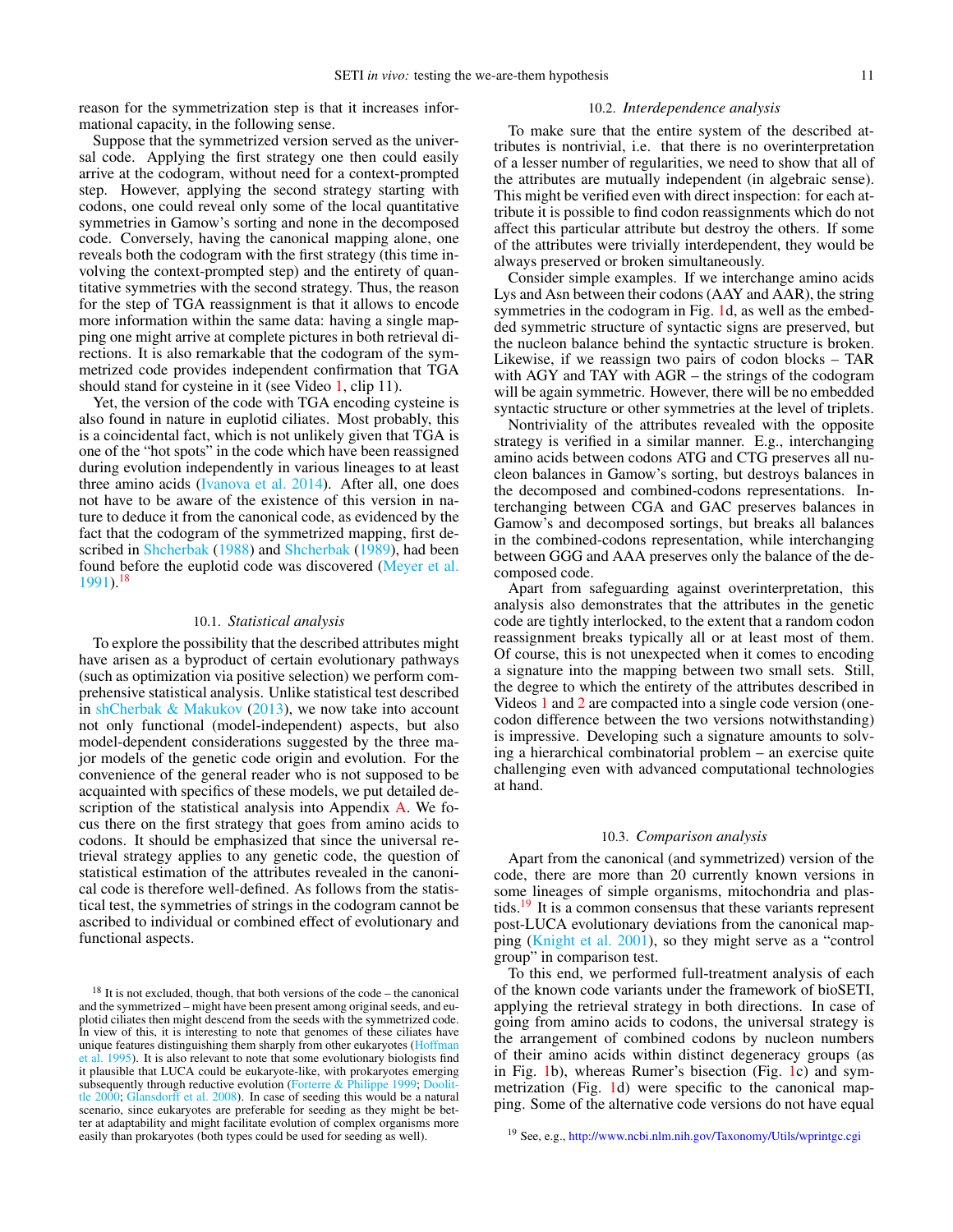# Box 10. bioSETI and the scientific method

Another misconception about bioSETI might be summarized as follows:

*"The problem with this approach is that it is predicated on the notion of having a hypothesis in search of data, however science is usually performed in the reverse order – data is generated and then hypotheses are made and tested."*

Indeed, according to the standard scientific method, science begins with observations, not hypotheses. The problem with the comment above is that it stems from confusion. First, bioSETI is not a hypothesis proper – the hypothesis is that terrestrial life descends from seeding [\(Crick & Orgel](#page-16-5) [1973\)](#page-16-5), and bioSETI is a *testable prediction* of that hypothesis; even though it is conditional, rather than absolute (see Sec. [2\)](#page-1-1), it is still a prediction, not a standalone assumption. Second, the seeded-Earth hypothesis itself begins, as it should, with observations (see Sec. [1\)](#page-0-0). (Keep in mind that different branches of science allow different amounts of initial observations; e.g., the amount of data generated in genomics is vastly greater than the amount of data available to researchers in astrobiology and SETI.)

Furthermore, this prediction is specific: not only it says that an intelligent signature might reside in the canonical genetic code, it also predicts that, if it does, in existing variations of the code the signature will be absent (or present only partially), because these variations deviated from the original code during evolution after first cells appeared on Earth. This specificity is exactly what is observed: all known versions of the code, when analyzed with the method developed under bioSETI framework, display few of the attributes retained from the canonical code, and do not reveal new systematic precision attributes of any kind.

numbers of whole and split boxes, so the retrieval procedure stops already at the stage corresponding to Fig. [1b](#page-7-1). Nevertheless, we analyzed them with and without opposing whole groups to split ones, no matter if such opposing revealed nucleotide inversions or not. We also checked if those mappings were a single reassignment away from full symmetry in the degeneracy pattern, and if they were (as occurred in only two cases), we also checked the resulting symmetrized "codograms". With the opposite strategy (also applicable to any genetic code), we considered all combinations of subsets within first-principles sortings of codons (in Gamow, combined, and decomposed representations). With that, nucleon sums were calculated both with and without proline activation key applied (all known versions of the code use the same set of amino acids, so there were no other instances for contextprompted decoding). All in all, we have found that, even though these variations differ from the canonical mapping in only one or few reassignments, they lack most of the attributes found in the canonical code; with that, they do not reveal new systematic attributes of any type. At best, some variants retain the symmetries in the upper part of the codogram and/or one or two quantitative symmetries in combined representation left over from the canonical code. This result is in full agreement with bioSETI: intact signature might be expected only in the original code, whereas in subsequent evolutionary deviations it is damaged or erased completely.

#### 10.4. *Semiotic analysis: artificiality and content*

<span id="page-11-0"></span>We now turn to the analysis of the result from SETI perspective, to see how much sense it makes within the initial assumption.

First it should be discussed what a "sign of artificiality" might mean. In most general terms, it means something peculiar to culture as opposed to nature. The distinctive aspect about culture is that it is based on systems of codes, i.e. systems of relations between signs and things they signify [\(Lot](#page-17-43)[man et al.](#page-17-43) [1978\)](#page-17-43), with most notable codes being languages and writing systems. We cannot hope to review semiotics in any depth here, so we refer the reader to other sources – see, e.g., [Deacon](#page-16-47) [\(1997\)](#page-16-47); [Sebeok](#page-17-44) [\(2001\)](#page-17-44) and, in the context of SETI, [Vakoch](#page-17-45)  $(1998a,b)$  $(1998a,b)$ . What should be mentioned here is that signs fall into three basic categories: indexes, which refer to their signified via causal connections (e.g., alarm calls in animal groups), icons, which refer to their signified via physical similarity (e.g., pictograms), and symbols, which have neither resemblance nor causal connection to the signified, but refer to it via interpretation (e.g., almost all words in any human language). While indexes widely occur in nature and in animal world, icons and particularly symbols are specific to cultures, so it is them that might serve as indicators of artificiality. All Earth-made interstellar messages (their list might be found, e.g., in [Zaitsev](#page-17-47) [2012\)](#page-17-47) were constructed using iconic and/or symbolic codes.[20](#page-11-1)

The vast majority of symbolic codes, including languages and writing systems, are almost entirely arbitrary in their conventions. However, cultural universals might and do exist. While some of them (e.g., assignment of color terms) are due to common neurobiological basis [\(Deacon](#page-16-47) [1997\)](#page-16-47), others might be related to more general cognitive principles. It is not an exaggeration to say that zero-based positional notation is one of the most universal codes of culture [\(Dantzig](#page-16-48) [1954;](#page-16-48) [Kaplan](#page-16-49) [1999;](#page-16-49) [Gazalé](#page-16-50) [2000;](#page-16-50) [Ifrah](#page-16-51) [2000;](#page-16-51) [Seife](#page-17-48) [2000;](#page-17-48) [Chriso](#page-16-52)[malis](#page-16-52) [2010;](#page-16-52) [Mazur](#page-17-49) [2014\)](#page-17-49). Non-positional notations (e.g., Roman numerals) are arbitrary: to encode numbers in these systems one has to know multiple culture-specific conventions. Placeholder positional notations (which still do not employ zero as a number on its own, but use a placeholder), such as Babylonian and Mayan systems, already reveal a good deal of structuring; but they are still ambiguous and calculationinefficient. Only in case of zero-based positional notation, one needs to know a single rule (place-value principle) and a single number (radix) to represent all other numbers. This makes such notation efficient for calculations [\(Zhang & Nor](#page-17-50)[man](#page-17-50) [1995\)](#page-17-50); treating zero as a standalone number and incorporating it into the positional notation had played the key role in the progress of human society [\(Dantzig](#page-16-48) [1954;](#page-16-48) [Ifrah](#page-16-51) [2000;](#page-16-51) [Mazur](#page-17-49) [2014\)](#page-17-49), not to mention that without zero-based positional notation advanced computing technologies would be impossible.

Given such efficiency and universality, it is likely that during technological evolution civilizations typically converge on using zero-based positional notation (though, of course, the choice of the radix is still arbitrary); already within human society several cultures converged independently on using posi-

<span id="page-11-1"></span><sup>20</sup> In semiotic terms, the genetic code itself is an indexical code: there is a biochemical causality to why a particular amino acid is assigned to a particular codon (chemical causal chains might be modified to reprogram the genetic code, but the causality is still there). Meanwhile, Morse code is a symbolic code; there is no causality (other than convention) to why a particular combination of dots and dashes should stand for a particular letter.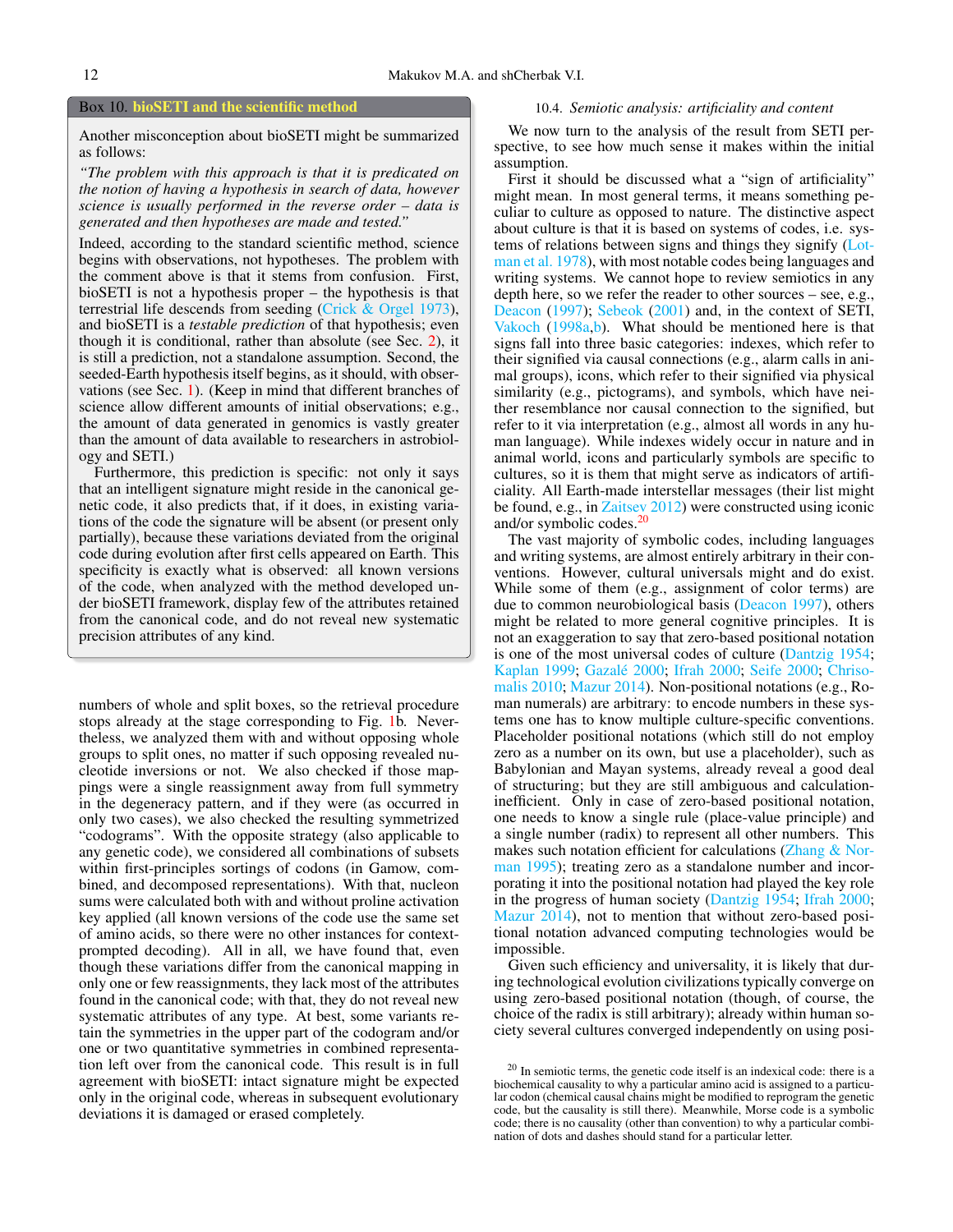tional numeral systems [\(Kaplan](#page-16-49) [1999;](#page-16-49) [Seife](#page-17-48) [2000\)](#page-17-48). With that, zero-based positional notation is still *a code of culture, not a phenomenon of nature*; nature is indifferent to how intelligent species decide to represent quantities, just like it is indifferent to how they assign words or other symbols to signify objects. In this sense, preferred notation system is a stronger sign of artificiality than, e.g., prime numbers, which are often mentioned in the context of SETI simply because no natural process capable of generating such numbers is known, not because they are a code of culture.

The most straightforward way to demonstrate zero-based positional system with a preferred radix to another observer is to produce quantities which have homogeneous notation (i.e. composed of identical digits, such as 555) in that particular system; in a system with any other radix notation of the same quantities will not be homogeneous (symbols used to denote digits are, of course, arbitrary, but homogeneous notation is unique in that it repeats one and the same symbol, whichever it is). This is exactly what is observed with the attributes in the genetic code. Precise equalities of nucleon sums (see Video [2\)](#page-15-0) are there regardless of what numeral system is used; however, if these sums are written down with one and the same system – the decimal one – they systematically display homogeneous notation in three-digit register.

The reason why this system happens to be exactly base-10 might be quite unpretentious. Obviously, three-digit numbers with homogeneous notation in a system with radix *r* are always multiples of 111*<sup>r</sup>* . Furthermore, as might be easily proved, if  $r = 3n + 1$ ,  $(n = 1, 2, ...)$ , then the number  $111<sub>r</sub>$  is factorized as  $3 \times k$ , where  $k = 3n^2 + 3n + 1$ . In particular, for the decimal system  $r = 10$ ,  $n = 3$ , and  $k = 37$ . This makes decimal system most convenient for encoding into the genetic code, since standard blocks – the uniform part of the amino acid set – have 74 nucleons, which is a multiple of 37.

But could it be that homogeneous notation in the genetic code is nothing but a trivial consequence of 37-multiplicity (even though the reason why there should exist such multiplicity might be unknown)? The answer appears to be no. First, for a number to have homogeneous notation in threedigit decimal register, 37-multiplicity is a necessary but insufficient condition (the sufficient one is 111-multiplicity). Second, in quantitative symmetries that occur between side-chain sums (e.g., in Gamow's sorting), these sums are also decimally homogeneous, even though summands themselves are not multiples of 37. Third, it is here that the activation key plays its crucial role: physically, there are neither quantitative symmetries nor decimally homogeneous nucleon sums in the code. All of them are accessible to an intelligent observer through the prompted step of nucleon transfer in proline. Thus, the fact remains that the attributes in the genetic code systematically reveal decimalism, and yet this decimalism does not reduce to physical multiplicity. The conclusion is that this feature is purely notational, so we are dealing with the code of culture.

But even more than that, the symbol of zero occurs in the codogram in an entirely independent fashion – not implicitly as an integral part of the positional notation, but explicitly as a standalone number. Namely, all of the string symmetries in the lower part of the codogram in Fig. [1d](#page-7-1) emerge only if the combined stop-codon is placed in front of its group, where the zero should sit. Now, suppose that some natural process could distinguish between nucleon contents of amino acids (and even separate them according to Rumer's inversion of their codons). The maximum that such process might do is to sort out the amino acids into ordered sequences. Still, there is no zero here. Zero appears upon application of the mapping, where certain codons are found to be unmapped to any amino acid. In terms of nucleon numbers, an intelligent observer readily interprets that as zero quantity and puts corresponding codons at the beginning of the sequence; however, for natural processes stop-codons are nothing more than a collection of atoms combined into molecules in a manner that facilitates binding of release factors that trigger termination of the translation at the ribosome. Thus, zero here is a *symbol* in the proper sense of the word: all codogram symmetries are maintained only if stop-codons are correctly *interpreted* in terms of nucleon numbers as something that designates absence of an amino acid. $21$ 

Some readers might conclude that it is not surprising to find zero here after it had been introduced by the authors themselves in Sec. [6,](#page-6-0) through assigning it to combined stop-codon. To be clear: the key point here is not about *introducing* zero, it is about *placing* zero in its proper position. Surely, interpretation of stop-codon as zero is introduced by an observer, but *correctness* of this interpretation is confirmed when stopcodon is placed in front of its series, as only in this case the codogram happens to reveal symmetries in its strings. In our view, this fact alone is sufficient to seriously regard the codogram as a candidate bioSETI signature.

Yet another semiotic phenomenon is found within the triplet reading frame of the string 5 in the codogram (see Video [1,](#page-15-0) clip 09). This frame reveals syntactic symmetry of the two punctuation signs (stop and start), with a homogeneous codon in the center. Remarkably, this symmetry pertains *solely to the semantics* of the punctuation signs; physically, the initiation

## Box 11. On the argument from ignorance

A skeptical reader might put forward the following epistemological argument:

*"Nonrandomness alone is not a proof of artificiality. Because natural selection is not a random process, the found ordered structure in the genetic code might represent an outcome of evolution (even though we might not know why it had been selected for)*".

It should not be overlooked that this ordered structure was found within the approach developed *specifically* to test bioSETI; it was found neither accidentally nor within evolutionary models of the genetic code. While this by itself does not prove that the finding is indeed related to bioSETI, it makes referring to our conclusion as being based on the argument from ignorance irrelevant: bioSETI is *not* motivated by the lack of a generally accepted theory of the genetic code origin and evolution. At any rate, ultimately our conclusion follows neither from nonrandomness nor even from the inability to explain the finding with existing evolutionary models. It follows from semiotic analysis showing that the ordered structure in question reveals culture-specific features. (That said, we do, of course, take evolutionary models into account in statistical analysis).

<span id="page-12-0"></span> $21$  Similar to the case of proline, this does not imply that stop-signal had to be introduced into the code for the purpose of encoding the notion of zero; rather, being present in the preexisting code, stop-signal might have found its corresponding role at projecting the signature.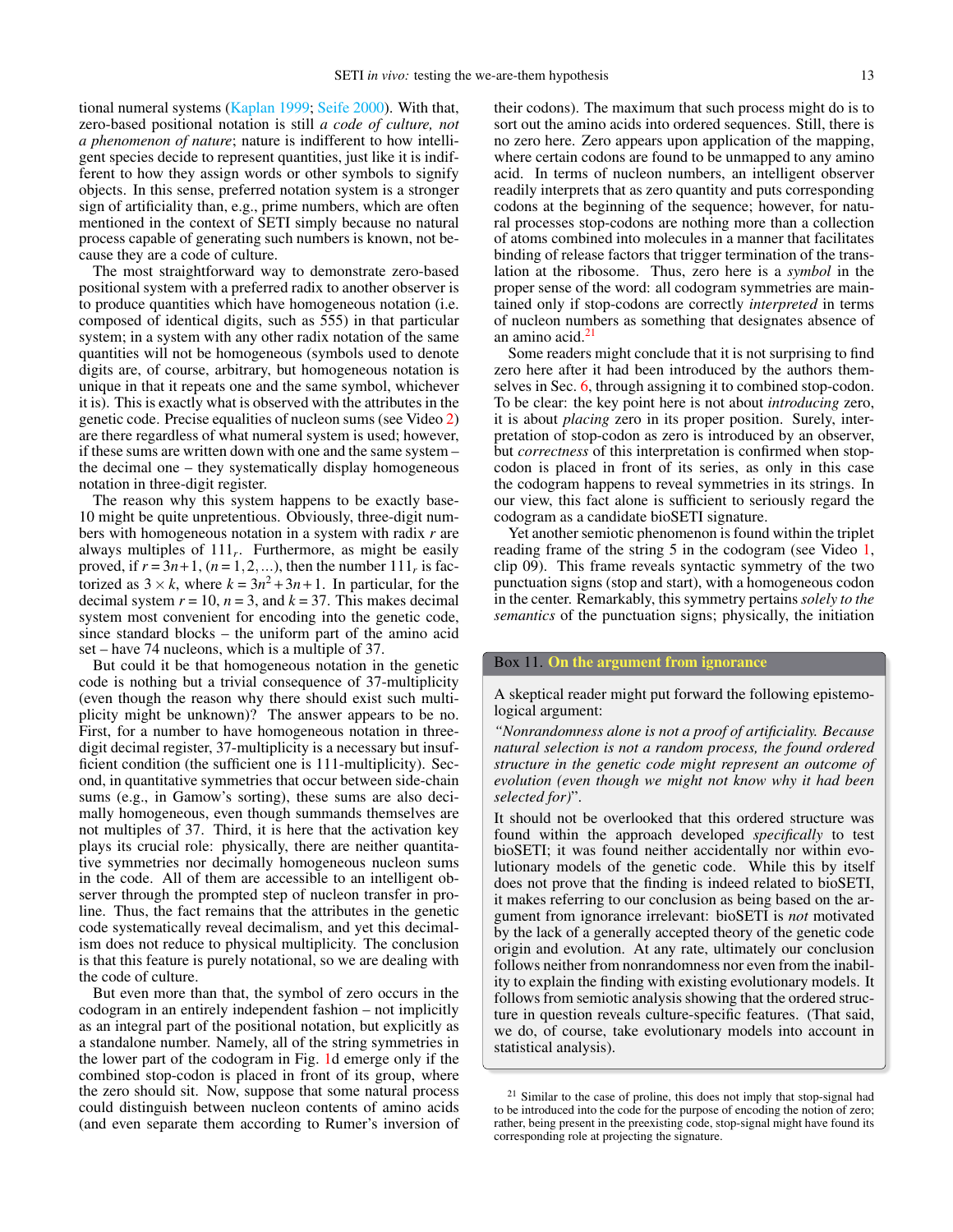and termination of protein translation are unrelated processes triggered by entirely different molecular complexes. Exactly for the reason that the structure in Fig. [1d](#page-7-1) encodes the concepts of positional notation, of zero, and of the semantic symmetry, one might justifiably call it a codogram.

The same features that attest to the artificiality simultaneously represent the content of the signature. One of the first things one encounters in studying mathematics is the notion of numeral systems – to express any values (be it prime numbers, fundamental constants or any other quantities) one already must have a notation system at hand. This makes number notation systems of prime significance to any (technologyoriented) society. It is therefore not surprising that zero-based positional notation had been included as part of the content in most Earth-made interstellar messages (the Arecibo message, Voyager Records, Evpatoria messages, and others), typically in their opening sections. Meanwhile, zero, as an abstract symbol that signifies not an object but absence of an object, is one of the landmark symbols in cultural evolution; it was discovered by several human cultures independently [\(Kaplan](#page-16-49) [1999;](#page-16-49) [Seife](#page-17-48) [2000;](#page-17-48) interestingly, in some of these cultures calendar counting even began with zero, rather than one). Today we are so accustomed to both the zero and positional notation, that the crucial role they played in the progress of human society is often forgotten. In fact, zero and positional notation are regarded by some scholars as two of the greatest achievements in the history of culture [\(Dantzig](#page-16-48) [1954;](#page-16-48) [Zhang](#page-17-50) [& Norman](#page-17-50) [1995;](#page-17-50) [Ifrah](#page-16-51) [2000\)](#page-16-51). We thus find that not only the structure of attributes in the genetic code is consistent with the initial assumption, but that it makes perfect sense from SETI perspective, as it encodes some of the most prominent universals of culture: the zero-based positional notation, encoded in the direction from codons to amino acids, and the notion of zero as a number in its own right, encoded explicitly in the opposite direction from amino acids to codons. This appears sufficient to interpret the message as *"to whom it may concern: we were here"*.

#### APPENDIX

#### DESCRIPTION OF STATISTICAL TEST

<span id="page-13-0"></span>In this test we focus on the symmetries of codogram strings. The general strategy described in the main text is of universal character and therefore applies to any genetic code. The steps peculiar to the canonical mapping are the opposition of unsplit boxes to split ones (in the canonical code this yields Rumer's transformation), and symmetrization of the degeneracy pattern (Figs. [1c](#page-7-1) and [1d](#page-7-1)). In general, therefore, in analyzing computer-generated codes one should check symmetries in the codograms of the universal type (as in Fig. [1b](#page-7-1)). However, such codograms are less likely to produce symmetries by chance as they have longer strings, so to avoid overestimation, along with such universal-type codograms, for each code we also check symmetries in codograms with whole groups opposed to split ones, but we do not require that such opposition should reveal any of the Rumer's-like transformations, or even equal numbers of codons. Besides, in our algorithm (see below) the codograms of computer-generated codes are necessarily symmetrized.

The scoring scheme. Strings in alternative codograms are analyzed for mirror symmetries in combination with all types

# Box 12. On the evolution of intelligence

As another argument against bioSETI (in fact, traditional SETI as well), sometimes it is claimed that the odds of intelligent life evolving from microorganisms are so negligible that it would make no sense to bother about inserting a signature into the seeds (or, for that matter, searching for signals from space), and this argument is presented sometimes in a manner as if the question of intelligence evolution has been settled whereas in fact it is open. The whole issue here deals with two distinct questions. The first question, pertaining to astrophysics and planetary science, is about conditions necessary for evolution of complex life, and things seem to be more or less clear in this case. Apparently, such conditions must be very specific; this includes not only appropriate distance from the host star, but also appropriate chemical composition of a planet, presence of an appropriate moon stabilizing the planet's axis, perhaps plate tectonics, and more [\(Ward & Brownlee](#page-17-6) [2003\)](#page-17-6). The second question, pertaining to evolutionary biology, is about the odds of intelligent forms evolving from microbial life provided that all planetary conditions are conducive. In this case, the answer is currently uncertain. As a trend, those evolutionary biologists who adopt that contingency is the predominant factor in evolution while natural selection plays a minor role would typically argue that such odds are near zero, referring to Stephen Gould's metaphor of replaying the tape of life and having radically different outcomes each time [\(Gould](#page-16-53) [1989\)](#page-16-53). Conversely, those who view evolution as mostly adaptive rather than neutral would tend to conclude that the odds might be not so small after all. There is even an extreme view that not only the emergence of intelligent beings is almost inevitable, but that these beings almost certainly will be human-like, as argued most notably by [Conway Morris](#page-16-54) [\(2003a,](#page-16-54)[b,](#page-16-55) [2011\)](#page-16-8) (replay the tape of life repeatedly and the outcome will be almost the same each time). This claim is based on the observation of ubiquity of convergent evolution (at organismal, cellular and molecular levels), which is taken, in fact, as the strongest evidence for adaptation itself. In a less extreme form the view that evolution of intelligent species from a simpler life is not that unlikely is shared by some other evolutionary biologists, see, e.g., [Dawkins](#page-16-56) [\(2004\)](#page-16-56) and [Gould](#page-16-57) [\(1985\)](#page-16-57) (the latter might sound surprising, given that Gould was the major figure in emphasizing the role of contingency in evolution; in fact, however, he admitted intelligence as an attainable evolutionary niche, though he was uncertain about specific forms that might fill this niche). For convergent evolution in general and with regard to intelligence in particular, see [Conway Mor](#page-16-54)[ris](#page-16-54) [\(2003a](#page-16-54)[,b\)](#page-16-55); [Rospars](#page-17-51) [\(2010\)](#page-17-51); [McGhee](#page-17-52) [\(2011\)](#page-17-52); [Lobkovsky &](#page-16-58) [Koonin](#page-16-58) [\(2012\)](#page-16-58); [Cirkovi](#page-16-59)ć [\(2014\)](#page-16-59).

of nucleotide inversions, and among these the maximum score is used as the final value. The score *S* for an individual string is introduced as  $S = W \times (L - P - E) = W \times L_{eff}$ . Here *L* is the length of a string;  $P = 2^n$  is the ambiguity penalty, with *n* the number of codon pairs with the same nucleon number which, being interchanged, affect the symmetry (if there is some); *E* is 0 if the length of a string is even and 1 if it is odd (in this case symmetries are analyzed relative to the central symbol, which itself does not contribute to symmetries);  $L_{eff}$  is the effective length of a string (the part of *L* which contributes to symmetries); *W* is the Shannon weight – the Shannon entropy of a string normalized to the maximum entropy of a string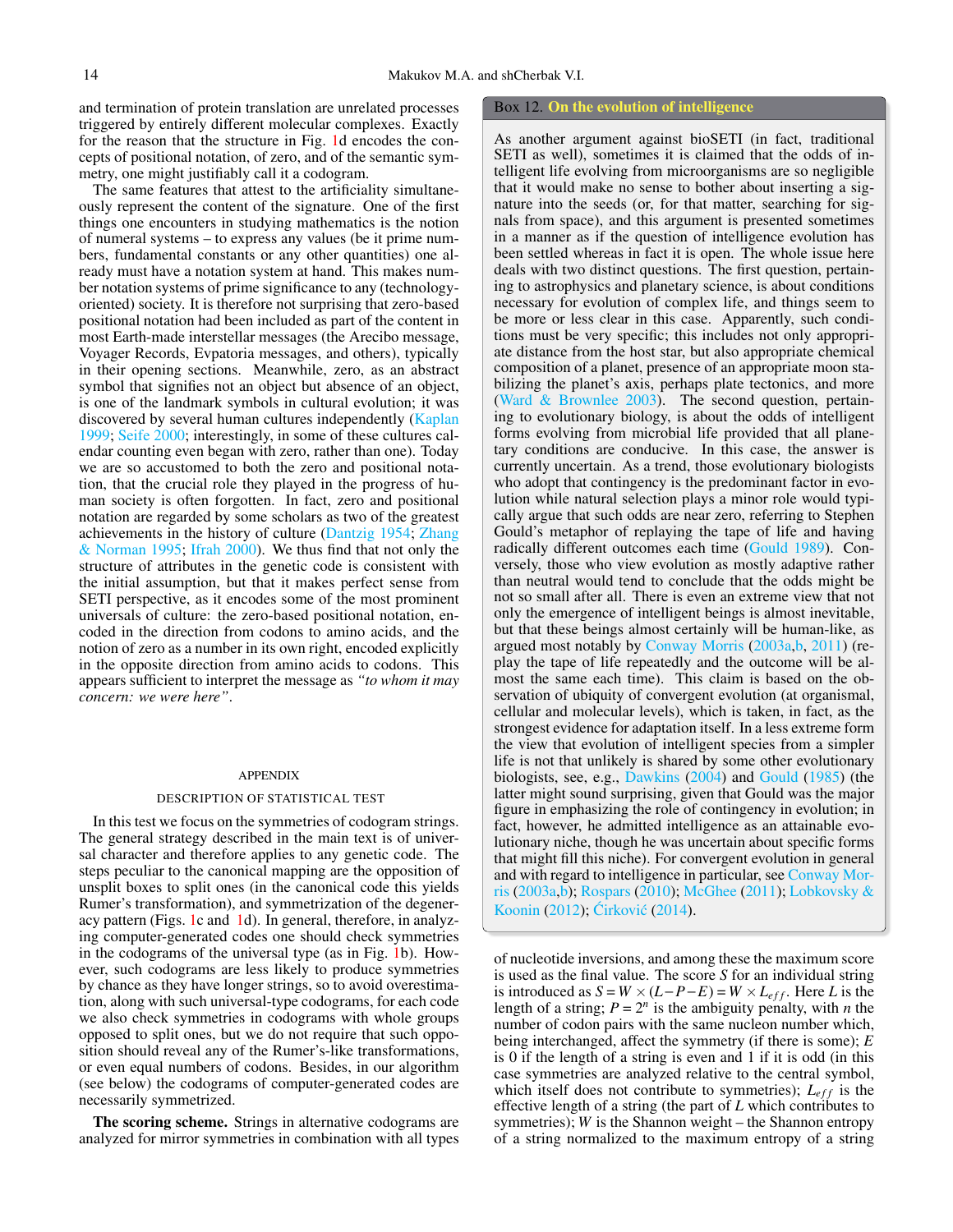of the same length. This coefficient takes into account the fact that, e.g., symmetries are less likely to occur by chance in a quaternary string (containing all four types of symbols) than in a binary string of the same length (containing only two types of symbols, or revealing a symmetry only in one of the binary codings R/Y, S/W, or K/M).

If a string does not reveal any symmetry, its score is set to zero. The maximum score that a string might have is *L*. The score for the entire codogram is the sum of the scores of its strings. For each alternative code, the codogram is built in four variants – with and without opposing unsplit boxes to split ones, and, in each of these, nucleon numbers are arranged both in the same and opposite direction to that in which degeneracy sets are ordered. Among the four variants, the maximum score is taken. Partially degenerate strings, inversions between the two parts of the codogram and symmetries at the level of triplets are not analyzed. In this scheme, the score of the codogram in Fig. [1d](#page-7-1) is  $S_0 = 30.5$ .

Generating alternative codes. As mentioned in the main text, a biologically plausible genetic code should have block structure similar to that of the real code. Therefore, our algorithm for generating alternative codes starts with constructing their block structures. We do not require that they should be completely identical to that of the real code, but require them to be on average similar. In all known versions of the code all strong boxes (SSN) are unsplit, while all weak boxes (WWN) are split, which is believed to follow from thermodynamics of the decoding process [\(Lagerkvist](#page-16-60) [1978\)](#page-16-60). Therefore, our algorithm is as follows: probability for strong boxes to stay unsplit, as well as for weak boxes to be split, is taken to be 0.9, while for all other boxes probability to be split is 0.5. If a box is determined to be split, then it has probability 0.9 to be split into equal blocks (2:2 codon ratio) and 0.1 to be split in the ratio 3:1 (boxes with 1:3 ratio are not generated, since no known tRNA discriminates between third-base pyrimidines). For simplicity, we do not generate codon boxes that encode more than two amino acids (or an amino acid and termination signal; note that in this case the numbers of combined codons in 3- and 1-degenerate groups are equal, i.e. codograms are necessarily symmetrized). Since all canonical amino acids and stop-signal should be recruited at least once, codes with less than 21 blocks are discarded.

The next step is the assignment of blocks to amino acids. Its algorithm depends on the null hypothesis; we have tested three null hypotheses reflecting three major models of the code evolution, as well as combinations thereof.

TABLE A1 Dissociation constants (from [Yarus et al.](#page-17-27) [2009\)](#page-17-27) and corresponding probabilities for amino acids to be assigned to their "cognate" codons.

| Amino acid | $K_d$ , M            | p    |
|------------|----------------------|------|
| Arg        | $1.0 \times 10^{-6}$ | 0.99 |
| Trp        | $1.2 \times 10^{-6}$ | 0.98 |
| His        | $1.2 \times 10^{-5}$ | 0.90 |
| Tyr        | $2.3 \times 10^{-5}$ | 0.88 |
| Phe        | $4.5 \times 10^{-5}$ | 0.86 |
| <b>He</b>  | $5.0 \times 10^{-4}$ | 0.77 |
| Leu        | $1.1 \times 10^{-3}$ | 0.75 |
| Val        | $1.2 \times 10^{-2}$ | 0.66 |
| Gln        | $2.0 \times 10^{-2}$ | 0.64 |

Model 1: Adaptive hypothesis. According to the adaptive model, the assignments of the genetic code had been ultimately shaped by natural selection for error minimization. This model stems from the fact that the canonical code is highly error-robust [\(Freeland & Hurst](#page-16-25) [1998\)](#page-16-25). It was also suggested that this property might be explained as a result of non-adaptive evolution [\(Massey](#page-17-53) [2016\)](#page-17-53). Whatever the case, this feature makes sense in terms of the code functionality, so we regard it, together with block structure, as essentially model-independent (which is not strictly correct, as degree of error-robustness depends on how one defines related amino acid properties). We also note that the set of canonical amino acids reveals properties strongly suggesting that this set had been selected adaptively [\(Philip & Freeland](#page-17-29) [2011;](#page-17-29) [Ilardo](#page-16-32) [et al.](#page-16-32) [2015\)](#page-16-32). Although this data leaves the stereochemical and biosynthetic models considered below in certain doubt, by itself it has nothing to say about adaptive (or non-adaptive) origin of error-robustness, because the latter is defined by the mapping of the code, not by the amino acid set alone.

To generate error-robust codes, we first populate blocks with amino acids randomly, then calculate the value  $\phi$  of the cost function of the resulting code as described in [Novozhilov](#page-17-54) [et al.](#page-17-54) [\(2007\)](#page-17-54) using polar requirement scale as a measure, and leave in the sample only those codes which have cost function value not larger than  $\phi_0 + \sigma$ , where  $\sigma$  is the standard deviation in the  $\phi$ -distribution of all codes, and  $\phi_0$  is the value of the canonical code. Since  $\phi_0$  is lower than the mode of the distribution by  $\sim$ 4 $\sigma$ , even the value  $\phi_0 + \sigma$  still represents highly robust codes.

Model 2: Stereochemical hypothesis. According to the stereochemical model, the assignments of the canonical code were dictated by physicochemical affinities between amino acids and their cognate codons (or anticodons). This model finds support in SELEX experiments [\(Yarus et al.](#page-17-27) [2009\)](#page-17-27), where RNA aptamers evolved *in vitro* to bind some amino acids tend to be enriched with codons or anticodons cognate to those amino acids. However, the major problem with the stereochemical model is that these experimental results come from complex amino acids unlikely to have been available at the time of code emergence [\(Koonin & Novozhilov](#page-16-28) [2017\)](#page-16-28). All in all, whether or not physicochemical affinities were responsible for the assignments in the code is irrelevant for its current functionality, since amino acids interact with codons exclusively via tRNAs, so interpretation of the SELEX data is model-dependent.

To generate codes complying with the stereochemical argument, we populate the blocks in the following manner. The nine amino acids for which RNA-binding data are available [\(Yarus et al.](#page-17-27) [2009\)](#page-17-27) are assigned, with fixed probabilities, to the blocks which embrace the majority (or all) of codons cognate to those amino acids according to the canonical code, while the rest of amino acids are populated randomly among the rest of the blocks. Specifically, we map the dissociation constants  $K_d$  to assignment probabilities as  $p = -0.036 \ln(K_d/1.0$  $M$ ) + 0.5 (where  $K_d$  is expressed in molar units), so that, e.g., probability for Phe to be assigned to TTY (or TTN, or TTH, depending on the generated block structure) is 0.86 (see Ta-ble [A1\)](#page-6-1). We also checked the "deterministic" version of this model, where all probabilities in Table [A1](#page-6-1) are set to 1, i.e. all nine amino acids are rigidly fixed within cognate codon boxes.

Model 3: Biosynthetic hypothesis. According to the biosynthetic model, the assignments of the canonical code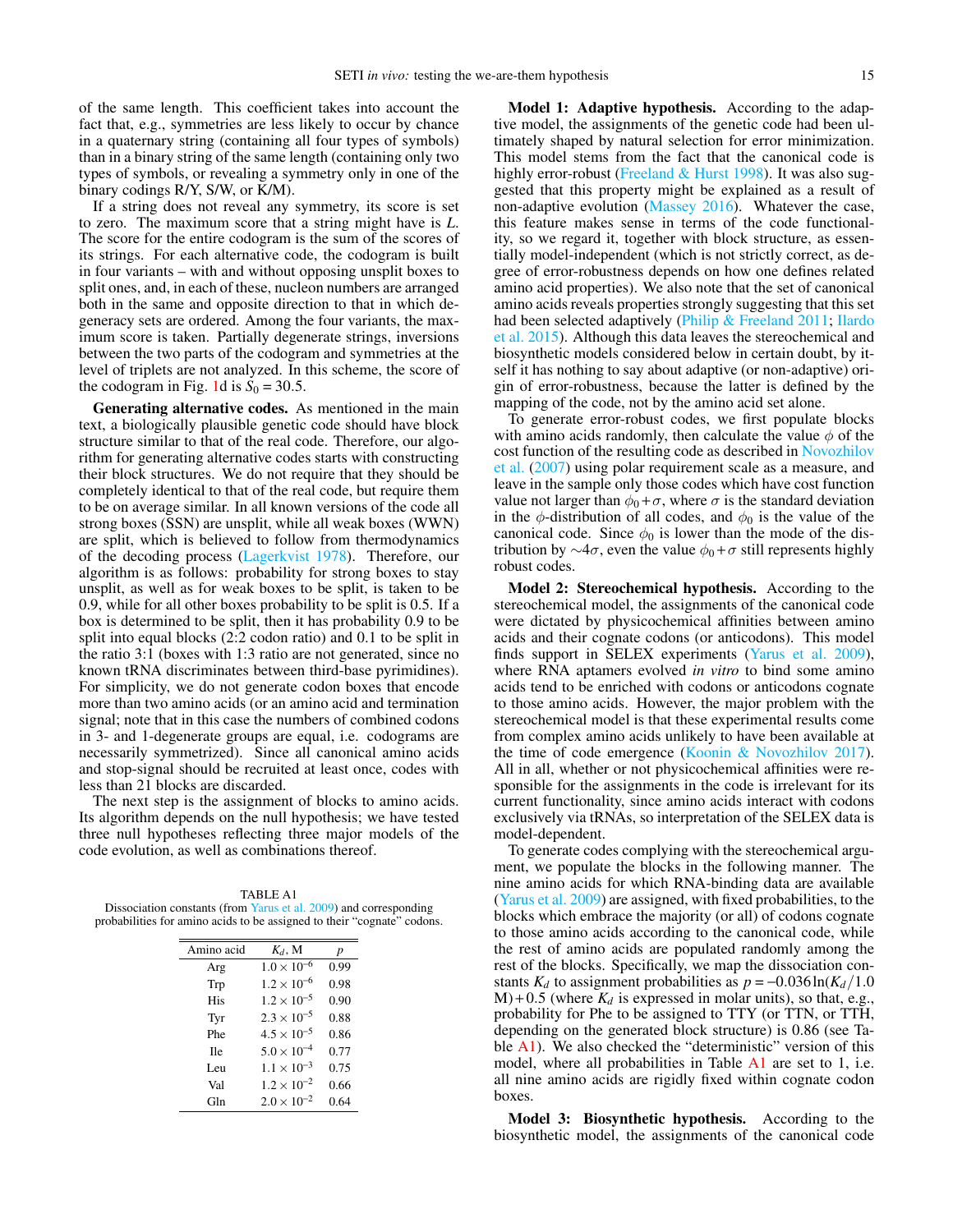<span id="page-15-1"></span>TABLE A2 The set of precursor-product pairs (according to [Wong](#page-17-28) [1975\)](#page-17-28). Italicized amino acids are those which do not represent products to other canonical amino acids in biosynthetic pathways.

|                       | $Asp \to \text{Thr}$ $Glu \to \text{Gln}$ $Ser \to \text{Trp}$ Thr $\to$ Ile |  |
|-----------------------|------------------------------------------------------------------------------|--|
|                       | $Asp \to Asn$ $Glu \to Arg$ $Ser \to Cys$ Thr $\to Met$                      |  |
|                       | $Asp \to Lys$ $Glu \to Pro$ $Phe \to \text{Tyr}$ $Gln \to His$               |  |
| $Val \rightarrow Leu$ |                                                                              |  |

were guided by evolution of amino acid biosynthesis pathways. This model finds support in the pattern of distribution of precursor-product amino acid pairs observed in the real code (Table  $A2$ ), where codons of these pairs tend to be separated by only a single point mutation [\(Wong](#page-17-28) [1975;](#page-17-28) [Di Giulio](#page-16-30) [2004\)](#page-16-30). Interpretation of this observation is also model-dependent (besides, this model has been criticized for the lack of statistical robustness, see [Amirnovin](#page-16-31) [1997;](#page-16-31) [Ron](#page-17-24)[neberg et al.](#page-17-24) [2000\)](#page-17-24).

To generate genetic codes complying with the biosynthetic argument, we populate the blocks in the following manner. First, five ultimate precursors (marked with italic in Table [A2\)](#page-15-1) are assigned to five random blocks. Then, for each of them products are introduced sequentially in such a way that they differ from their precursors only in one codon position (in which of the three is determined randomly with equal probabilities). After that Ala and Gly (which are not in simple precursor-product pair relationships), as well as stop-signal, are introduced into the code. Finally, if empty blocks are still left, they are populated with amino acids chosen randomly.

Result of the statistical test. Some authors note that the three major models of the code evolution are not mutually exclusive [\(Knight et al.](#page-16-26) [1999;](#page-16-26) [Koonin & Novozhilov](#page-16-27) [2009\)](#page-16-27), with stereochemical affinities being at work at the initial stage, with biosynthetic expansion then taking over, and with selection for error minimization making the final optimization. Therefore, one should test, among others, the combination of models 1+2+3. However, while the models themselves are indeed not mutually exclusive, the actual data employed to support stereochemical and biosynthetic models are hardly compatible. It would be natural to expect that amino acids assigned according to stereochemical argument would serve as precursors in further biosynthetic expansion of the code. However, the opposite is true – except Phe and Val, all amino acids from Table [A1](#page-6-1) represent products in Table [A2.](#page-15-1) Therefore, it is impossible to generate codes complying with models 2 and 3 simultaneously, but we check all other combinations. Besides, we also make the test in which codes have block structure but are not subject to other assumptions. The results of all these tests are shown in Table [A3.](#page-15-2) It might be seen from the table that the fraction of codes scoring at least  $S_0$  = 30.5 does not show significant variation between null hypotheses, and that the symmetries of strings in Fig. [1d](#page-7-1) cannot be ascribed to either individual or combined effect of modeldependent and model-independent biological aspects.

We have also probed tentatively other levels in the hierarchy of symmetries. The symmetrized version of the code shares with the canonical code three quantitative symmetries in Rumer's bisection and in codon sortings based on the type of the first/second nucleotide. As mentioned above, these sortings apply to any genetic code and therefore, provided that all combinations of subgroups within them are taken into account, it is statistically correct to ask what fraction of codes reveals at least the same number of quantitative symmetries within those sortings (with that, proline might be considered either as it is or with a nucleon transferred – since this transfer is applied universally once and for all, it does not change the degrees of freedom and probabilities). To this end, we had performed Test 0 (since it is the least time-consuming) over the sample of  $10^{10}$  codes, and checked what fraction of codes had  $S \geq S_0$  and at least three quantitative symmetries within those sortings. We found that while there were seven codes with  $S \geq S_0$  and two nucleon balances, there were none with three balances. Thus, 10<sup>-10</sup> represents an upperbound probabilistic estimate. The computer code (written in C++ using Qt 5) developed for this analysis is available at [https://sourceforge.net/projects/gencodegenerator.](https://sourceforge.net/projects/gencodegenerator)

<span id="page-15-2"></span>TABLE A3 Fraction of codes with  $S \geq S_0$ (the sample size in each case is  $N_{total} = 5 \times 10^8$  codes).

| Null hypothesis | $N_{S\geq S_0}/N_{total}$ |
|-----------------|---------------------------|
| $\Omega$        | $6.1 \times 10^{-6}$      |
| $0+1$           | $5.6 \times 10^{-6}$      |
| $0+2$           | $7.9 \times 10^{-6}$      |
| $0+3$           | $6.4 \times 10^{-6}$      |
| $0+1+2$         | $8.2 \times 10^{-6}$      |
| $0+1+3$         | $5.8 \times 10^{-6}$      |
| $0+2*$          | $8.8 \times 10^{-6}$      |
| $0+1+2*$        | $8.5 \times 10^{-6}$      |

Null hypotheses: 0 – block structure; 1 – error minimization model; 2 – stereochemical model (probabilistic); 2\* – stereochemical model (deterministic); 3 – biosynthetic model.

#### VIDEO PRESENTATIONS

<span id="page-15-0"></span>Video 1: Description of the attributes encoded with the strategy "from amino acids to codons" [05 min 27 sec]

Video 2: Description of the attributes encoded with the strategy "from codons to amino acids" [11 min 03 sec]

The videos might be accesses at:

### YouTube:

Video 1: <https://youtu.be/VxnyjxtLfsA> Video 2: <https://youtu.be/3bxZZlTfSsY>

bioSETI website:

<https://bioseti.info/videos/>

#### Publisher's website:

<https://doi.org/10.1017/S1473550417000210>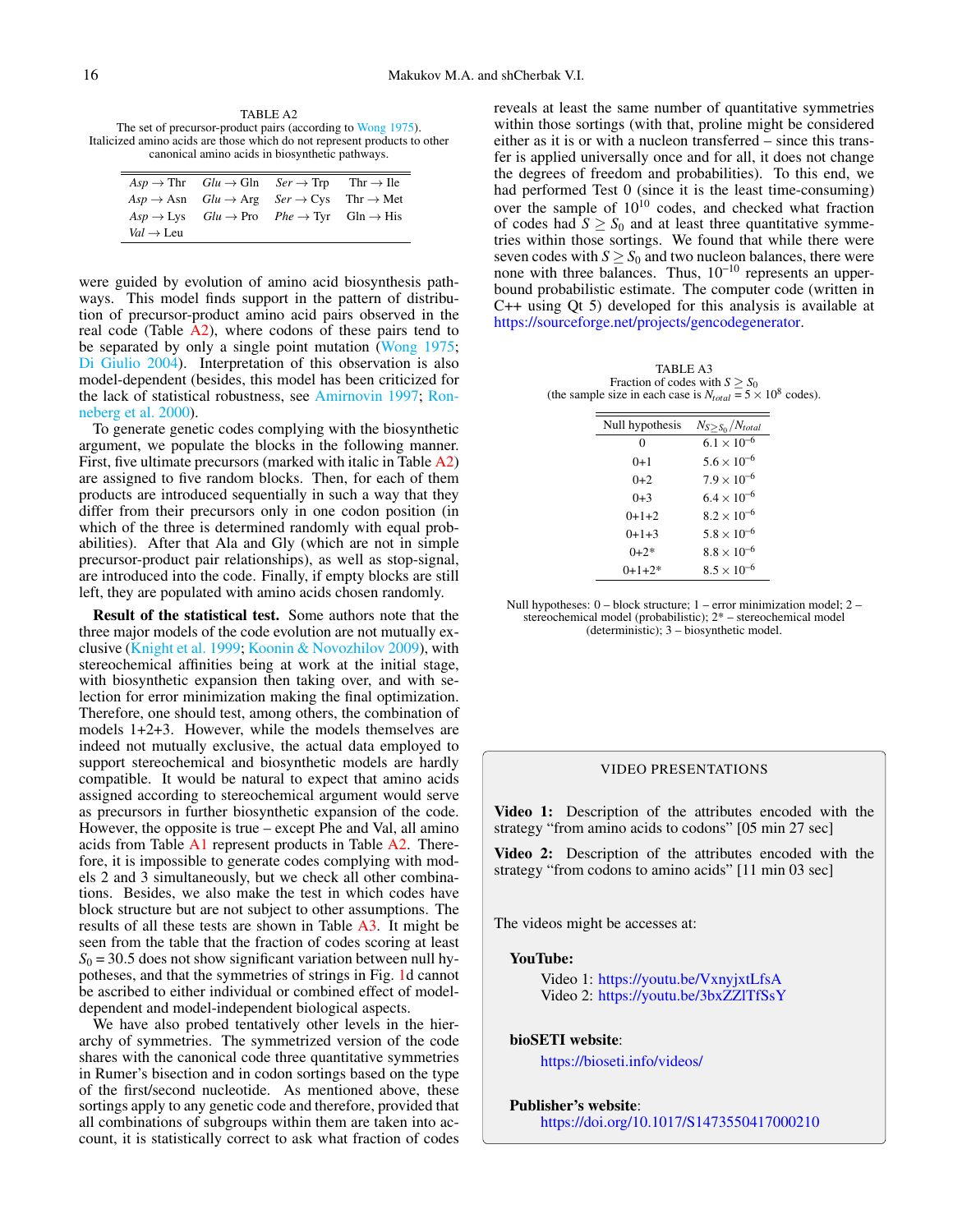#### REFERENCES

- <span id="page-16-24"></span>Ahituv, N., Zhu, Y., Visel, A., Holt, A., Afzal, V., Pennacchio, L. A. & Rubin, E. M. (2007). [Deletion of ultraconserved elements yields](http://dx.doi.org/10.1371/journal.pbio.0050234) [viable mice.](http://dx.doi.org/10.1371/journal.pbio.0050234) *PLoS Biol.*, *5*, e234.
- <span id="page-16-31"></span>Amirnovin, R. (1997). [An analysis of the metabolic theory of the origin](http://dx.doi.org/10.1007/PL00006170) [of the genetic code.](http://dx.doi.org/10.1007/PL00006170) *J. Mol. Evol.*, *44*, 473–476.
- <span id="page-16-1"></span>Anglada-Escude, G., Arriagada, P., Tuomi, M., Zechmeister, M., Jenkins, J. S., Ofir, A., Dreizler, S., Gerlach, E., Marvin, C. J., Reiners, A., Jeffers, S. V., Butler, R. P., Vogt, S. S., Amado, P. J., Rodriguez-Lopez, C., Berdinas, Z. M., Morin, J., Crane, J. D., Shectman, S. A., Thompson, I. B., Diaz, M., Rivera, E., Sarmiento, L. F. & Jones, H. R. A. (2014). [Two planets around Kapteyn's star: a](http://dx.doi.org/10.1093/mnrasl/slu076) [cold and a temperate super-Earth orbiting the nearest halo red dwarf.](http://dx.doi.org/10.1093/mnrasl/slu076) *Mon. Not. R. Astron. Soc. Let.*, *443*, L89–L93.
- <span id="page-16-9"></span>Bains, W. & Schulze-Makuch, D. (2016). [The cosmic zoo: the \(near\)](http://dx.doi.org/10.3390/life6030025) [inevitability of the evolution of complex, macroscopic life.](http://dx.doi.org/10.3390/life6030025) *Life*, *6*, 25.
- <span id="page-16-23"></span>Baranov, P. V., Atkins, J. F. & Yordanova, M. M. (2015). [Augmented](http://dx.doi.org/10.1038/nrg3963) [genetic decoding: global, local and temporal alterations of decoding](http://dx.doi.org/10.1038/nrg3963) [processes and codon meaning.](http://dx.doi.org/10.1038/nrg3963) *Nat. Rev. Genet.*, *16*, 517–529.
- <span id="page-16-13"></span>Bell, E. A., Boehnke, P., Harrison, T. M. & Mao, W. L. (2015). [Potentially biogenic carbon preserved in a 4.1 billion-year-old zircon.](http://dx.doi.org/10.1073/pnas.1517557112) *Proc. Natl. Acad. Sci. USA*, *112*, 14518–14521.
- <span id="page-16-33"></span>Brar, G. A. (2016). [Beyond the triplet code: context cues transform](http://dx.doi.org/10.1016/j.cell.2016.09.022) [translation.](http://dx.doi.org/10.1016/j.cell.2016.09.022) *Cell*, *167*, 1681–1692.
- <span id="page-16-2"></span>Campante, T. L., Barclay, T., Swift, J. J., Huber, D., Adibekyan, V. Z., Cochran, W., Burke, C. J., Isaacson, H., Quintana, E. V., Davies, G. R., Silva Aguirre, V., Ragozzine, D., Riddle, R., Baranec, C., Basu, S., Chaplin, W. J., Christensen-Dalsgaard, J., Metcalfe, T. S., Bedding, T. R., Handberg, R., Stello, D., Brewer, J. M., Hekker, S., Karoff, C., Kolbl, R., Law, N. M., Lundkvist, M., Miglio, A., Rowe, J. F., Santos, N. C., Van Laerhoven, C., Arentoft, T., Elsworth, Y. P., Fischer, D. A., Kawaler, S. D., Kjeldsen, H., Lund, M. N., Marcy, G. W., Sousa, S. G., Sozzetti, A., & White, T. R. (2015). [An ancient extrasolar system](http://dx.doi.org/10.1088/0004-637X/799/2/170) [with five sub-Earth-size planets.](http://dx.doi.org/10.1088/0004-637X/799/2/170) *Astrophys. J.*, *799*, 170.
- <span id="page-16-37"></span>Chin, J. W. (2014). [Expanding and reprogramming the genetic code of](http://dx.doi.org/10.1146/annurev-biochem-060713-035737) [cells and animals.](http://dx.doi.org/10.1146/annurev-biochem-060713-035737) *Annu. Rev. Biochem.*, *83*, 379–408.
- <span id="page-16-52"></span>Chrisomalis, S. (2010). *[Numerical Notation: A Comparative History.](https://books.google.com/books?id=kXZhBAAAQBAJ)* Cambridge: Cambridge Univ. Press.
- <span id="page-16-59"></span>Ćirković, M. M. (2014). [Evolutionary contingency and SETI revisited.](http://dx.doi.org/10.1007/s10539-013-9397-8) *Biol. Philos.*, *29*, 539–557.
- <span id="page-16-54"></span>Conway Morris, S. (2003a). *[Life's Solution: Inevitable Humans in a](https://books.google.com/books?id=EdQLAQAAQBAJ) [Lonely Universe.](https://books.google.com/books?id=EdQLAQAAQBAJ)* Cambridge: Cambridge Univ. Press.
- <span id="page-16-55"></span>Conway Morris, S. (2003b). [The navigation of biological hyperspace.](http://dx.doi.org/10.1017/S1473550403001460) *Int. J. Astrobiol.*, *2*, 149–152.
- <span id="page-16-8"></span>Conway Morris, S. (2011). [Predicting what extra-terrestrials will be like:](http://dx.doi.org/10.1098/rsta.2010.0276) [and preparing for the worst.](http://dx.doi.org/10.1098/rsta.2010.0276) *Phil. Trans. R. Soc. A*, *369*, 555–571.
- <span id="page-16-6"></span>Crick, F. H. C. (1981). *Life Itself: Its Origin and Nature.* New York: Simon & Schuster.
- <span id="page-16-5"></span>Crick, F. H. C. & Orgel, L. E. (1973). [Directed panspermia.](http://dx.doi.org/10.1016/0019-1035(73)90110-3) *Icarus*, *19*, 341–346.
- <span id="page-16-40"></span>Danckwerts, H. J. & Neubert, D. (1975). [Symmetries of genetic](http://dx.doi.org/10.1007/BF01732219) [code-doublets.](http://dx.doi.org/10.1007/BF01732219) *J. Mol. Evol.*, *5*, 327–332.
- <span id="page-16-48"></span>Dantzig, T. (1954). *[Number: The Language of Science.](https://books.google.kz/books?id=Pg_RKtlVlNMC)* New York: Simon & Schuster, 4th ed.
- <span id="page-16-17"></span>Davies, P. C. W. (2012). [Footprints of alien technology.](http://dx.doi.org/10.1016/j.actaastro.2011.06.022) *Acta Astronaut.*, *73*, 250–257.
- <span id="page-16-19"></span>Davis, J. (1996). [Microvenus.](http://dx.doi.org/10.1080/00043249.1996.10791743) *Art J.*, *55*, 70–74.
- <span id="page-16-56"></span>Dawkins, R. (2004). *[The Ancestor's Tale: A Pilgrimage to the Dawn of](https://books.google.com/books?id=Scxg1Pu3dOsC) [Life.](https://books.google.com/books?id=Scxg1Pu3dOsC)* Boston: Houghton Mifflin Harcourt.
- <span id="page-16-11"></span>de Grijs, R. (2010). [A revolution in star cluster research: setting the](http://dx.doi.org/10.1098/rsta.2009.0253) [scene.](http://dx.doi.org/10.1098/rsta.2009.0253) *Phil. Trans. R. Soc. A*, *368*, 693-711.
- <span id="page-16-47"></span>Deacon, T. W. (1997). *[The Symbolic Species: The Co-evolution of](https://books.google.com/books?id=u6IXngEACAAJ) [Language and the Brain.](https://books.google.com/books?id=u6IXngEACAAJ)* New York: W.W. Norton & Co.
- <span id="page-16-30"></span>Di Giulio, M. (2004). [The coevolution theory of the origin of the genetic](http://dx.doi.org/10.1016/j.plrev.2004.05.001) [code.](http://dx.doi.org/10.1016/j.plrev.2004.05.001) *Phys. Life Rev.*, *1*, 128–137.
- <span id="page-16-10"></span>Doolittle, W. F. (2000). [The nature of the universal ancestor and the](http://dx.doi.org/10.1016/S0959-440X(00)00096-8) [evolution of the proteome.](http://dx.doi.org/10.1016/S0959-440X(00)00096-8) *Curr. Opin. Struct. Biol.*, *10*, 355–358.
- <span id="page-16-45"></span>Forterre, P. & Philippe, H. (1999). [Where is the root of the universal tree](http://dx.doi.org/10.1002/(SICI)1521-1878(199910)21:10<871::AID-BIES10>3.0.CO;2-Q) [of life?](http://dx.doi.org/10.1002/(SICI)1521-1878(199910)21:10<871::AID-BIES10>3.0.CO;2-Q) *BioEssays*, *21*, 871–879.
- <span id="page-16-29"></span>Fournier, G. P. & Gogarten, J. P. (2007). [Signature of a primitive genetic](http://dx.doi.org/10.1007/s00239-007-9024-x) [code in ancient protein lineages.](http://dx.doi.org/10.1007/s00239-007-9024-x) *J. Mol. Evol.*, *65*, 425–436.
- <span id="page-16-25"></span>Freeland, S. J. & Hurst, L. D. (1998). [The genetic code is one in a](http://dx.doi.org/10.1007/PL00006381) [million.](http://dx.doi.org/10.1007/PL00006381) *J. Mol. Evol.*, *47*, 238–248.
- <span id="page-16-16"></span>Freitas, R. A. (1983). [The search for extraterrestrial artifacts \(SETA\).](http://adsabs.harvard.edu/abs/1983JBIS...36..501F) *J. Brit. Interplanet. Soc.*, *36*, 501–506.
- <span id="page-16-50"></span>Gazalé, M. (2000). *[Number: From Ahmes to Cantor.](https://books.google.com/books?id=WO1gQYIrG24C)* Princeton: Princeton Univ. Press.
- <span id="page-16-20"></span>Gibbs, W. W. (2001). [Art as a form of life.](http://dx.doi.org/10.1038/scientificamerican0401-40) *Sci. Am.*, *284*, 37–39.
- <span id="page-16-18"></span>Gibson, D. G., Glass, J. I., Lartigue, C., Noskov, V. N., Chuang, R.-Y., Algire, M. A., Benders, G. A., Montague, M. G., Ma, L., Moodie, M. M., Merryman, C., Vashee, S., Krishnakumar, R., Assad-Garcia, N., Andrews-Pfannkoch, C., Denisova, E. A., Young, L., Qi, Z.-Q., Segall-Shapiro, T. H., Calvey, C. H., Parmar, P. P., Hutchison, C. A., Smith, H. O., Venter, J. C. (2010). [Creation of a bacterial cell](http://dx.doi.org/10.1126/science.1190719) [controlled by a chemically synthesized genome.](http://dx.doi.org/10.1126/science.1190719) *Science*, *329*, 52–56.
- <span id="page-16-34"></span>Giegé, R. (2008). [Toward a more complete view of tRNA biology.](http://dx.doi.org/10.1038/nsmb.1498) *Nat. Struct. Mol. Biol.*, *15*, 1007–1014.
- <span id="page-16-46"></span>Glansdorff, N., Xu, Y. & Labedan, B. (2008). [The last universal](http://dx.doi.org/10.1186/1745-6150-3-29) [common ancestor: emergence, constitution and genetic legacy of an](http://dx.doi.org/10.1186/1745-6150-3-29) [elusive forerunner.](http://dx.doi.org/10.1186/1745-6150-3-29) *Biol. Dir.*, *3*, 29.
- <span id="page-16-57"></span>Gould, S. J. (1985). *The Flamingo's Smile: Reflections in Natural History.* New York: Norton & Co.
- <span id="page-16-53"></span>Gould, S. J. (1989). *Wonderful life: The Burgess Shale and the Nature of History.* New York: Norton & Co.
- <span id="page-16-0"></span>Gros, C. (2016). [Developing ecospheres on transiently habitable planets:](http://dx.doi.org/10.1007/s10509-016-2911-0) [the genesis project.](http://dx.doi.org/10.1007/s10509-016-2911-0) *Astrophys. Space Sci.*, *361*, 324.
- <span id="page-16-35"></span>Guo, M. & Schimmel, P. (2013). [Essential nontranslational functions of](http://dx.doi.org/10.1038/nchembio.1158) [tRNA synthetases.](http://dx.doi.org/10.1038/nchembio.1158) *Nat. Chem. Biol.*, *9*, 145–153.
- <span id="page-16-4"></span>Haldane, J. B. S. (1954). The origins of life. *New Biol.*, *16*, 12–27.
- <span id="page-16-41"></span>Hasegawa, M. & Miyata, T. (1980). [On the antisymmetry of the amino](http://dx.doi.org/10.1007/BF00928404) [acid code table.](http://dx.doi.org/10.1007/BF00928404) *Orig. Life*, *10*, 265–270.
- <span id="page-16-42"></span><span id="page-16-15"></span>Hayes, B. (1998). [The invention of the genetic code.](https://www.americanscientist.org/issues/num2/1998/1/the-invention-of-the-genetic-code/1) *Am. Sci.*, *86*, 8–14. Hoch, J. A. & Losick, R. (1997). [Panspermia, spores and the Bacillus](http://dx.doi.org/10.1038/36747)
- [subtilis genome.](http://dx.doi.org/10.1038/36747) *Nature*, *390*, 237–238.
- <span id="page-16-44"></span>Hoffman, D. C., Anderson, R. C., DuBois, M. L. & Prescott, D. M. (1995). [Macronuclear gene-sized molecules of hypotrichs.](http://dx.doi.org/10.1093/nar/23.8.1279) *Nucleic Acids Res.*, *23*, 1279–1283.
- <span id="page-16-51"></span>Ifrah, G. (2000). *[The Universal History of Numbers: From Prehistory to](https://books.google.com/books?id=wxClQgAACAAJ) [the Invention of the Computer.](https://books.google.com/books?id=wxClQgAACAAJ)* New York: John Wiley & Sons.
- <span id="page-16-32"></span>Ilardo, M., Meringer, M., Freeland, S. J., Rasulev, B. & Cleaves II, H. J. (2015). [Extraordinarily adaptive properties of the genetically encoded](http://dx.doi.org/10.1038/srep09414) [amino acids.](http://dx.doi.org/10.1038/srep09414) *Sci. Rep.*, *5*, 9414.
- <span id="page-16-21"></span>Isenbarger, T. A., Carr, C. E., Johnson, S. S., Finney, M., Church, G. M., Gilbert, W., Zuber, M. T. & Ruvkun, G. (2008). [The most conserved](http://dx.doi.org/10.1007/s11084-008-9148-z) [genome segments for life detection on Earth and other planets.](http://dx.doi.org/10.1007/s11084-008-9148-z) *Orig. Life Evol. Biosph.*, *38*, 517–533.
- <span id="page-16-43"></span>Ivanova, N. N., Schwientek, P., Tripp, H. J., Rinke, C., Pati, A., Huntemann, M., Visel, A., Woyke, T., Kyrpides, N. C. & Rubin, E. M. (2014). [Stop codon reassignments in the wild.](http://dx.doi.org/10.1126/science.1250691) *Science*, *344*, 909–913.
- <span id="page-16-49"></span>Kaplan, R. (1999). *[The Nothing That Is: A Natural History of Zero.](https://books.google.com/books?id=ZtDnCwAAQBAJ)* Oxford: Oxford Univ. Press.
- <span id="page-16-26"></span>Knight, R. D., Freeland, S. J. & Landweber, L. F. (1999). [Selection,](http://dx.doi.org/10.1016/S0968-0004(99)01392-4) [history and chemistry: the three faces of the genetic code.](http://dx.doi.org/10.1016/S0968-0004(99)01392-4) *Trends Biochem. Sci.*, *24*, 241–247.
- <span id="page-16-22"></span>Knight, R. D., Freeland, S. J. & Landweber, L. F. (2001). [Rewiring the](http://dx.doi.org/10.1038/35047500) [keyboard: evolvability of the genetic code.](http://dx.doi.org/10.1038/35047500) *Nat. Rev. Genet.*, *2*, 49–58.
- <span id="page-16-7"></span>Koonin, E. V. (2011). *[The Logic of Chance: The Nature and Origin of](https://books.google.com/books?id=fvmv2kU6PrYC) [Biological Evolution.](https://books.google.com/books?id=fvmv2kU6PrYC)* Upper Saddle River: FT Press.
- <span id="page-16-27"></span>Koonin, E. V. & Novozhilov, A. S. (2009). [Origin and evolution of the](http://dx.doi.org/10.1002/iub.146) [genetic code: the universal enigma.](http://dx.doi.org/10.1002/iub.146) *IUBMB Life*, *61*, 99–111.
- <span id="page-16-28"></span>Koonin, E. V. & Novozhilov, A. S. (2017). [Origin and evolution of the](http://dx.doi.org/10.1146/annurev-genet-120116-024713) [universal genetic code.](http://dx.doi.org/10.1146/annurev-genet-120116-024713) *Annu. Rev. Genet.*, *51*.
- <span id="page-16-12"></span>Kouwenhoven, M. B. N., Shu, Q., Cai, M. X. & Spurzem, R. (2016). [Planetary systems in star clusters.](https://arxiv.org/abs/1609.00898) *Proceedings of Cosmic-Lab: Star Clusters as Cosmic Laboratories for Astrophysics, Dynamics, and Fundamental Physics - MODEST16*.
- <span id="page-16-60"></span>Lagerkvist, U. (1978). ["Two out of three": an alternative method for](http://dx.doi.org/10.1073/pnas.75.4.1759) [codon reading.](http://dx.doi.org/10.1073/pnas.75.4.1759) *Proc. Natl. Acad. Sci. USA*, *75*, 1759–1762.
- <span id="page-16-39"></span>Lajoie, M. J., Kosuri, S., Mosberg, J. A., Gregg, C. J., Zhang, D. & Church, G. M. (2013). [Probing the limits of genetic recoding in](http://dx.doi.org/10.1126/science.1241460) [essential genes.](http://dx.doi.org/10.1126/science.1241460) *Science*, *342*, 361–363.
- <span id="page-16-38"></span>Lajoie, M. J., Söll, D. & Church, G. M. (2016). [Overcoming challenges](http://dx.doi.org/10.1016/j.jmb.2015.09.003) [in engineering the genetic code.](http://dx.doi.org/10.1016/j.jmb.2015.09.003) *J. Mol. Biol.*, *428*, 1004–1021.
- <span id="page-16-14"></span>Lemarchand, G. & Lomberg, J. (2009). [Universal cognitive maps and](http://dx.doi.org/10.1162/leon.2009.42.5.396) [the search for intelligent life in the universe.](http://dx.doi.org/10.1162/leon.2009.42.5.396) *Leonardo*, *42*, 396–402.
- <span id="page-16-3"></span>Lineweaver, C.H. (2001). [An estimate of the age distribution of](http://dx.doi.org/10.1006/icar.2001.6607) [terrestrial planets in the universe: quantifying metallicity as a selection](http://dx.doi.org/10.1006/icar.2001.6607) [effect.](http://dx.doi.org/10.1006/icar.2001.6607) *Icarus*, *151*, 307–313.
- <span id="page-16-36"></span>Liu, C. C. & Schultz, P. G. (2010). [Adding new chemistries to the](http://dx.doi.org/10.1146/annurev.biochem.052308.105824) [genetic code.](http://dx.doi.org/10.1146/annurev.biochem.052308.105824) *Annu. Rev. Biochem.*, *79*, 413–444.
- <span id="page-16-58"></span>Lobkovsky, A. E. & Koonin, E. V. (2012). [Replaying the tape of life:](http://dx.doi.org/10.3389/fgene.2012.00246) [quantification of the predictability of evolution.](http://dx.doi.org/10.3389/fgene.2012.00246) *Front. Genet.*, *3*, 1–8.